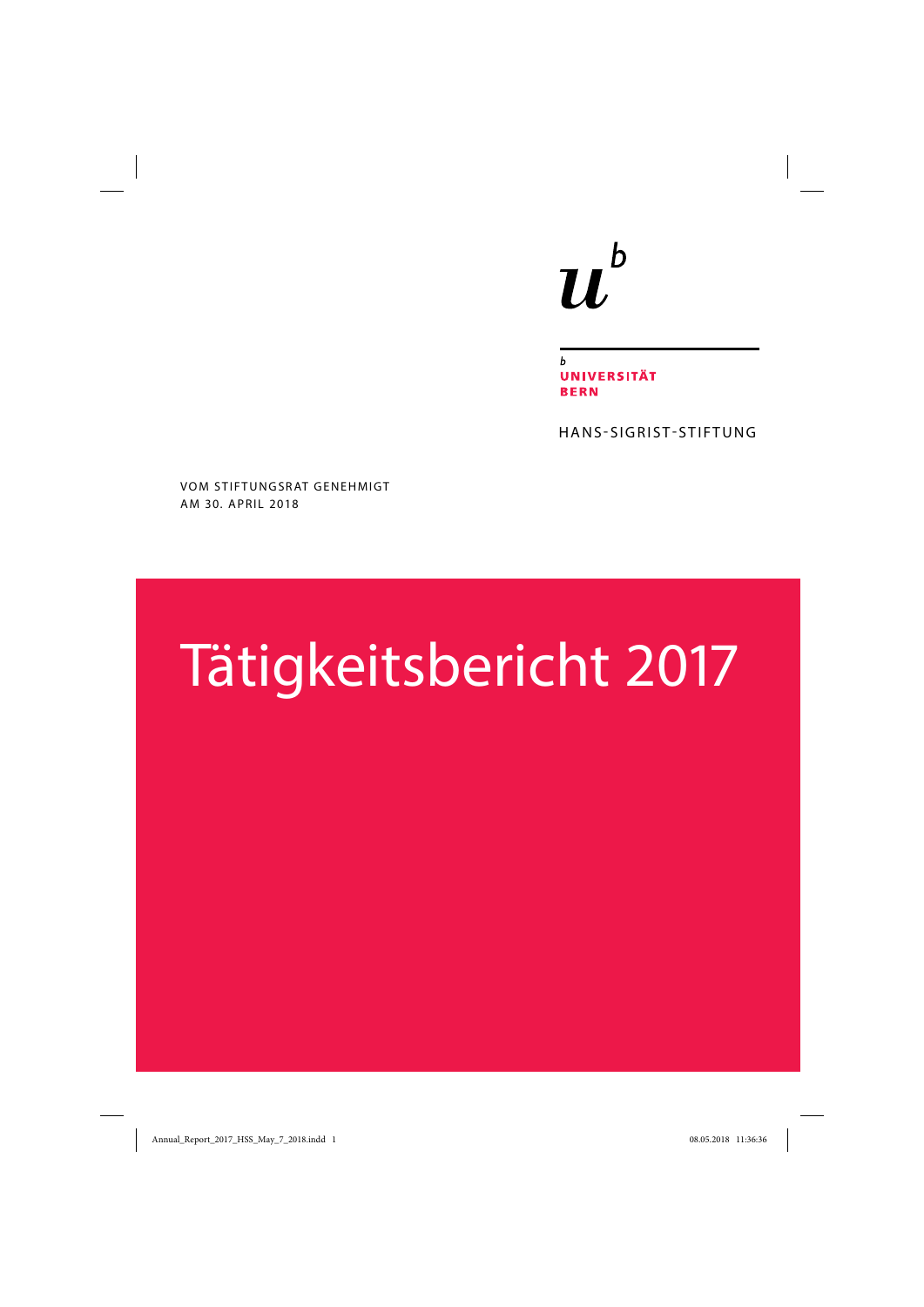Geschäftsstelle: Hans-Sigrist-Stiftung Universität Bern Schanzeneckstrasse 1 Postfach 3444 CH3001 Bern Tel. +41 (0)31 631 56 50 EMail: office@sigrist.unibe.ch http://www.sigrist.unibe.ch

#### Inhaltsverzeichnis

| Übersicht                            | 3         |
|--------------------------------------|-----------|
| Laudatio, Hans Sigrist Preis 2017    | 4         |
| Interview mit der Preisträgerin 2017 | $5 - 9$   |
| Hans Sigrist Symposium 2017          | 10        |
| Preisgebiet 2018                     | 11        |
| Hans Sigrist Zuschüsse               | $12 - 13$ |
| Hans Sigrist Preisträger/-innen      | $14 - 15$ |
| Hans Sigrist Stipendiaten/-innen     | $16 - 17$ |
| Jahresrechnung                       | $18 - 22$ |
| Bericht der Revisionsstelle          | 23        |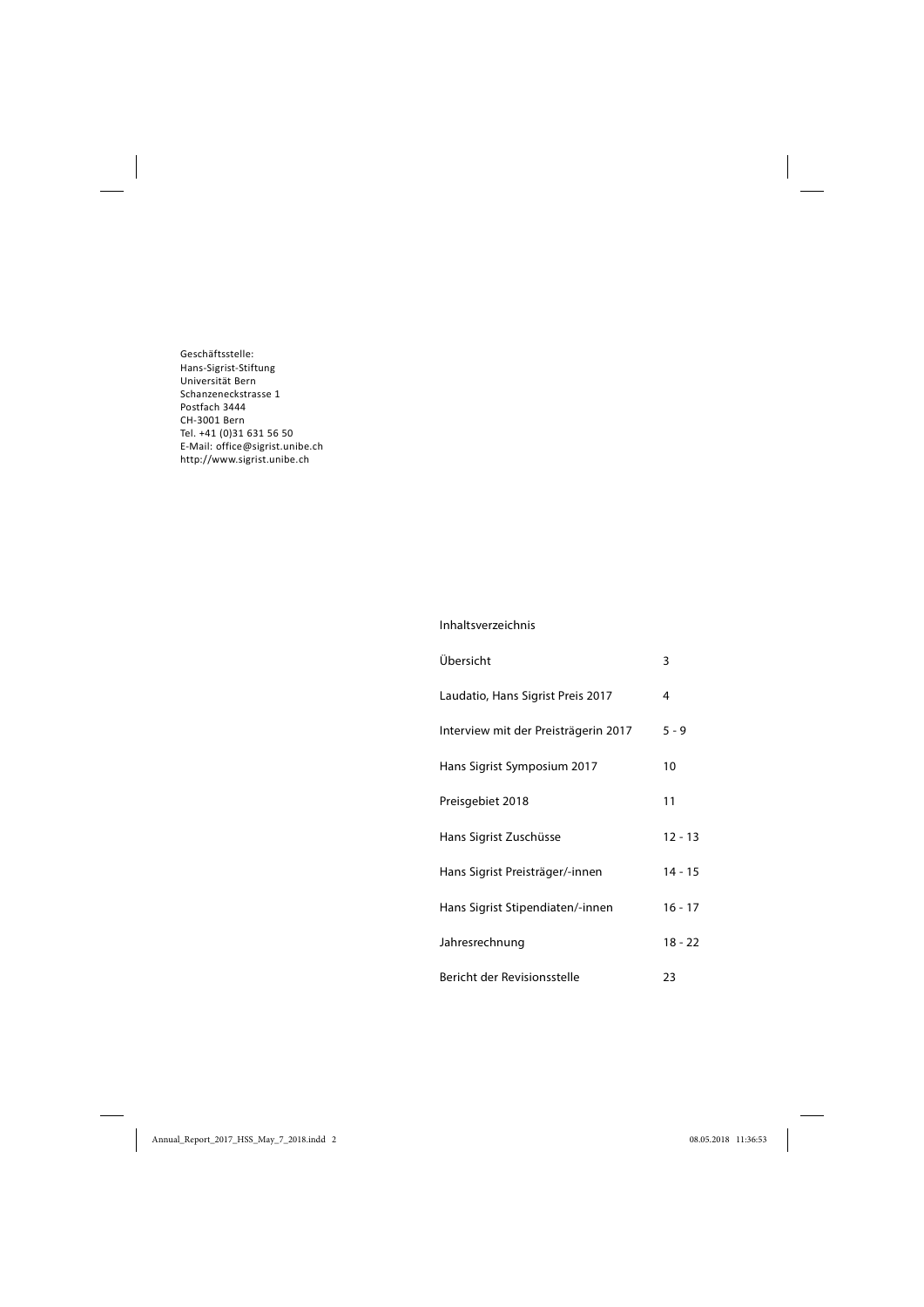## Hans-Sigrist-Stiftung

#### Stiftungsrat

- Prof. Dr. N. Trautmann, Präsident Wirtschafts- und Sozialwissenschaftliche Fakultät
- Prof. Dr. C. Rigamonti, Vizepräsident Rechtswissenschaftliche Fakultät
- Prof. Dr. C. Leumann, Rektor vertreten durch Prof. Dr. D. Candinas, Vizerektor Forschung
- Dr. B. Pulver, Erziehungsdirektor vertreten durch D. Schönmann, Amt für Hochschulen
- Prof. Dr. R. Bloch Theologische Fakultät
- Prof. Dr. S. Brönnimann Philosophisch-naturwissenschaftliche Fakultät
- Prof. Dr. K. Henke Philosophisch-humanwissenschaftliche Fakultät
- Prof. Dr. A. Kunz Wirtschafts- und Sozialwissenschaftliche Fakultät
- Prof. Dr. A. Perren Medizinische Fakultät
- Prof. Dr. G. Rippl Philosophisch-historische Fakultät
- Prof. Dr. S. Rottenberg Vetsuisse Fakultät

#### Tätigkeitsbericht 2017

An den beiden ordentlichen Sitzungen befasste sich der Stiftungsrat der Hans-Sigrist-Stiftung mit den folgenden Geschäften:

- Wahl der Preisträgerin 2017
- Bestimmung des Forschungsgebietes für den Preis 2018
- Genehmigung des Tätigkeitsberichtes 2016
- Genehmigung der Jahresrechnung 2016 und des Revisionsberichtes 2016
- Genehmigung des Budgets 2018

Hinzu kamen folgende Tätigkeiten:

– Vergabe eines Hans Sigrist Zuschusses

Mutationen im Stiftungsrat

– Frau Prof. Dr. Eliane Müller (Vetsuisse Fakultät) hat ihren Austritt aus dem Stiftungsrat per 31. Dezember 2017 erklärt.

– Frau Prof. Dr. Silvia Schroer (Theologische Fakultät) hat ihren Austritt aus dem Stiftungsrat per 31. Dezember 2017 erklärt.

– Neu in den Stiftungsrat gewählt wurden Prof. Dr. René Bloch (Theologische Fakultät) und Prof. Dr. Sven Rottenberg (Vetsuisse Fakultät).

Im Namen des Stiftungsrates danke ich Frau Eliane Müller und Frau Silvia Schroer für ihr langjähriges Engagement und die angenehme Zusammenarbeit. Den Kolleginnen und Kollegen im Stiftungsrat und im Ausschuss danke ich für ihr aktives und konstruktives Mitwirken. Unser besonderer Dank gilt Frau Dr. A. Stockfleet für ihre engagierte, verantwortungsvolle und umsichtige Leitung der Geschäftsstelle.

> Bern, 30. April 2018 Der Präsident des Stiftungsrates Prof. Dr. N. Trautmann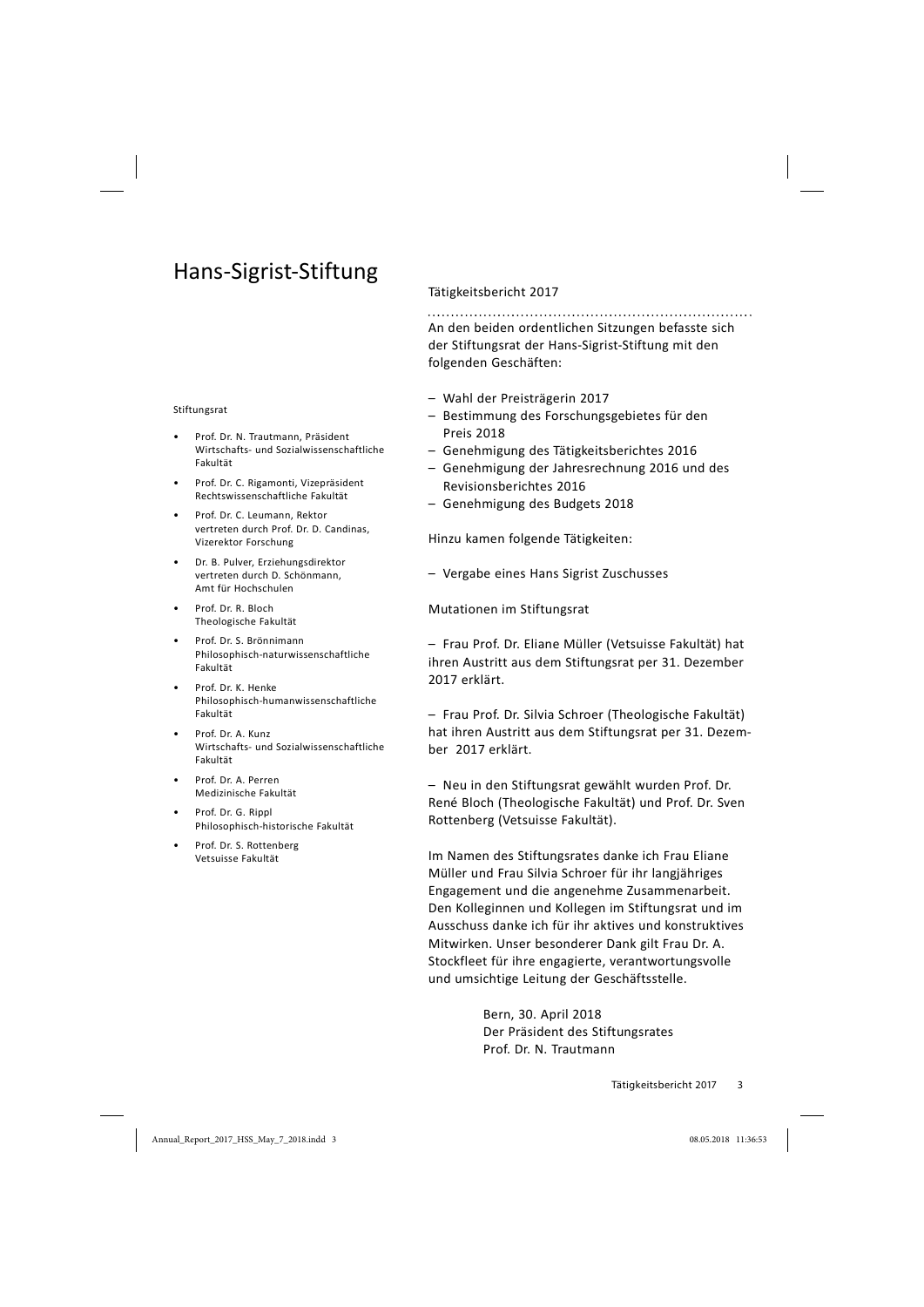## 2017 Hans Sigrist Prize Historical Research in Eastern Christianity

A committee of experts, under the leadership of Professors Katharina Heyden and Martin Sallmann from the Institute for Historical Theology at University of Bern, presented a list of three finalists to the Board for the 2017 Hans Sigrist Prize in the field of Historical Research in Eastern Christianity. On May 15, 2017, the board selected Prof. Heleen Murrevan den Berg of Radboud University in Nijmegen, the Netherlands, as the 2017 Hans Sigrist Prize Winner.



Prof. Dr. Heleen Murre-van den Berg

#### Laudatio:

The 2017 Hans Sigrist Prize is awarded to Heleen Murre-van den Berg of Radboud University in Nijmegen, The Netherlands, for her innovative exploration in this year's prize field, "Historical Research in Eastern Christianity". Her works, focusing on Syriac Christianity in the Middle East from the 16th to 20th centuries, have enabled dialogue between different identities, churches, and cultures and between the East and West. She has shown particular excellence in combining philological, literary, historical, and theological methods and methods of cultural studies.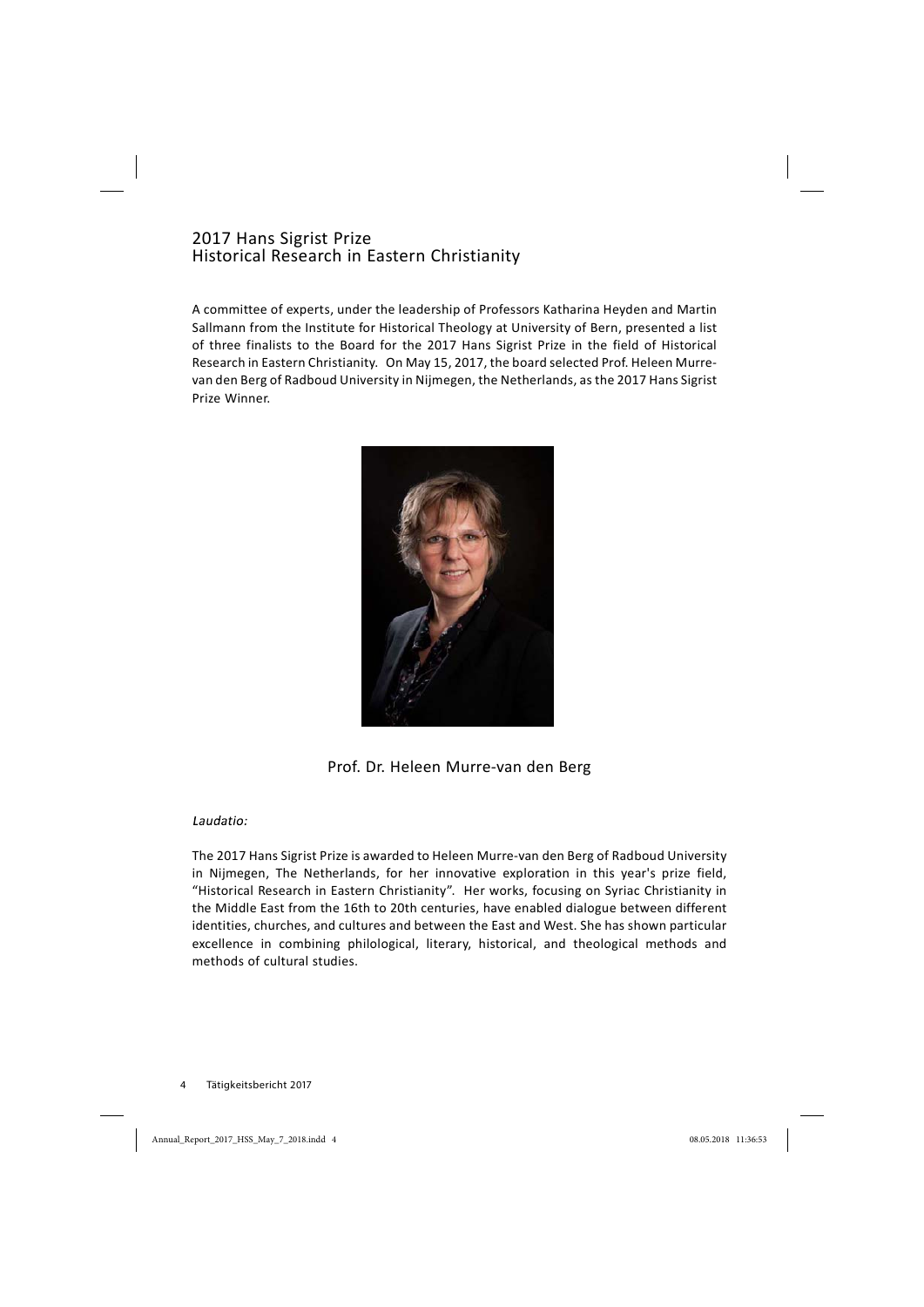## An Interview with the 2017 Hans Sigrist Prize Winner

#### **Hans Sigrist Foundation**:

Congratulations on winning the 2017 Hans Sigrist Prize. Were you surprised to find out that you had won it?

#### **Muree-van den Berg**:

I was very surprised. I read the award letter three times, before it sunk in that it was real, and I was very excited.

#### **Hans Sigrist Foundation**:

What do you think the prize funds will do for you in terms of your research? Are there things you are hoping to be able to accomplish with which it will help you?

#### **Muree-van den Berg**:

Yes, for me, it comes at a very timely point. I have recently been finishing some older projects. I would like to start a large new project, and I think this prize money will help me to make the transition from the old projects to the new one, so I can do some preparatory work before I go to the big funders, like the ERC. It will likely also help me to fund a postdoc and to host a conference.

#### **Hans Sigrist Foundation**:

What sparked your interest in the field you work in? When you were thinking about going to university, what drew you to this area?

#### **Muree-van den Berg**:

I started with Hebrew and Jewish Studies, that was my initial interest – coming from a Protestant background, I was very interested in the Bible and the afterlife of the Bible. Getting into university in a Semitic studies program, the program forced me to take another language, which happened to be Aramaic, and I really had no idea what Aramaic was when I agreed to take it. I gradually took these courses, and it was the combination of the Professor for Aramaic, Lucas Van Rompay, who became my Ph.D. supervisor and who is here this weekend for the Symposium and to see me presented with the award, and the fact that Aramaic was the language of this group of Christians about which I had never heard that drew my attention. I also got the feeling that there were more people working in Jewish studies, but I was interested in going into a field where there were fewer people, so I gradually moved my interest towards Middle Eastern Christianity and especially Syriac Christianity, because they use Aramaic as their liturgical language.

#### **Hans Sigrist Foundation**:

Do Syriac Christians still speak Aramaic amongst themselves?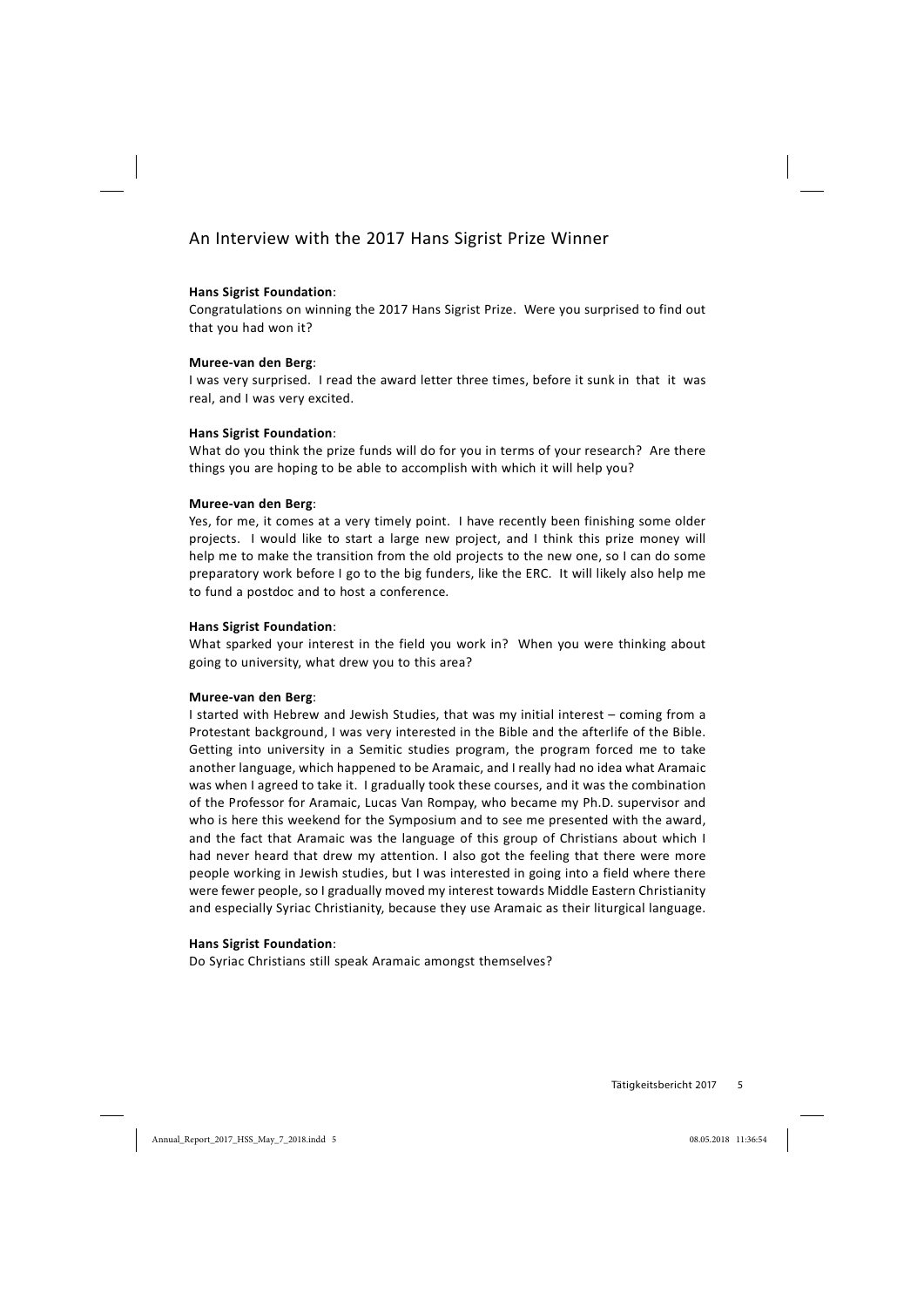#### **Muree-van den Berg**:

Yes, they do, though not all of them. The main churches use Classical Syriac in the liturgy, sometimes added to Arabic, or Turkish, or Dutch, or German, or whatever the local language is where they are. There is also quite a big group among them who use various languages and dialects of Aramaic at home. In Iraq, there is quite a big group who still speak Aramaic. People still speak Aramaic in Turkey and in a few villages in Syria, although they have been badly hit by the war. There are also people throughout the worldwide diaspora speaking Aramaic still, but that is complicated, because it is more likely that they will lose the language over time when they migrate. People living in a close community in the Arab world are usually more likely to keep the language than those in Western countries.

#### **Hans Sigrist Foundation**:

Do you do a lot of travelling to the region? Do you get a chance to reflect on the role of the research you are doing on modern geopolitics?

#### **Muree-van den Berg**:

Yes, my latest project will also move into the contemporary period, because I am always interested in this exchange and interchange between the historical research and the current situation. I think already, for my work on the 19th century, there is always a reflection on what happens now and vice versa. So, the questions one asks about history come from the current day situation. That is one of the reasons why I decided to work with my mentor, because he and his generation were the first to get in touch with the communities. Before that, most people approached the field from a purely academic perspective. In the 1970s and 1980s, people from this region started moving to Europe, so they were close by and open to speaking with us. As a student, I already joined my mentor in going into the community and that, for me, was always one of the interesting parts of it, which brought it to life. It also made me question my own perspective regarding the field, compared to that of people in the actual community and realize that my perspective as a Western woman may vary.

#### **Hans Sigrist Foundation**:

Speaking of that, I note that you have written on the position of women in these communities historically, could you tell us a bit about that? What are the more surprising things you have discovered?

#### **Muree-van den Berg**:

I wrote an article on that topic, specifically, regarding women in the Syriac churches. There is some similarity to the Catholic church, in that women are not allowed to be priests or bishops. From the outside, it can look like women only have subservient roles and do not have any agency within the church. Of course, we know that in practice, there are all kinds of mechanisms which partly counterbalance that, for example, by women being on committees and contributing in other ways. That is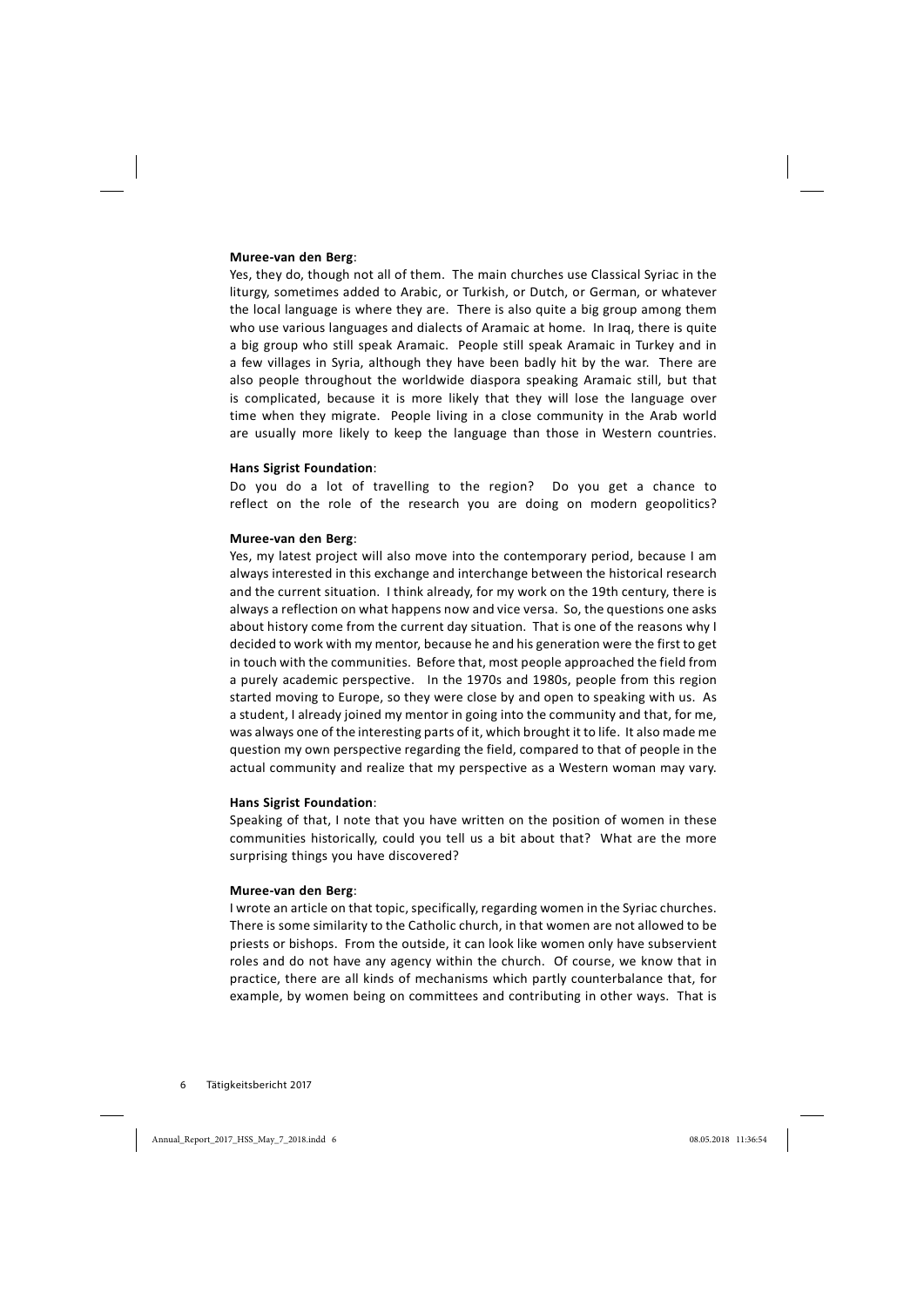also the case in the Orthodox churches in the modern period. In the earlier period where the churches were completely dominated by the ecclesial men, most of the laymen did not have much to say (except the rich and important ones), and neither did the laywomen. However, these two groups, the laymen and the laywomen, were important in providing funding. One of the things I found was that women were funding the production of manuscripts, as a sponsor or donor. When I started listing the women among them, about 20% of the donors were women. That was quite surprising to me then, but when you look into it further, it is not so surprising, because women had more rights to ownership in the Middle East than they did in Europe during the same period. Women in the Middle East did not lose their property rights when they went into marriage, so they could keep their property in marriage, which they would also take with them if the marriage broke up. Women in the Middle East had more independent money than similar women would have had in Europe at the time. Of course, we are talking mostly about women who come from wealthy families. They were able to sponsor manuscripts independently of men, either as an individual, sometimes as mother and a daughter, or in cases where they were not so wealthy, as a group of women, or as a few couples together. So even within a male dominated structure, there were ways for women to make their mark, by sponsoring a manuscript.

#### **Hans Sigrist Foundation**:

So, sponsoring a manuscript would mean paying for the time and labor it took to copy a religious document by hand? So, one would be paying for the scribe and the materials?

#### **Muree-van den Berg**:

Yes, and then the person paying could actually buy the manuscript and then donate it to a certain church.

#### **Hans Sigrist Foundation**:

Similar to donating a painting to a museum?

#### **Muree-van den Berg**:

Yes, and of course for these people, donating a manuscript would be a religious act, giving you credit points for heaven, so to speak. It has this transcendental economy, but it also has a very local feeling, showing the relations within and between villages. Looking at these donations can reveal the social relations in a certain community.

#### **Hans Sigrist Foundation**:

What topics do these manuscripts address?

#### **Muree-van den Berg**:

They are mostly liturgical manuscripts that would be used in the church to read the service or manuscripts of the gospel itself. Those who had more money could also sponsor an illustrated version, with images included.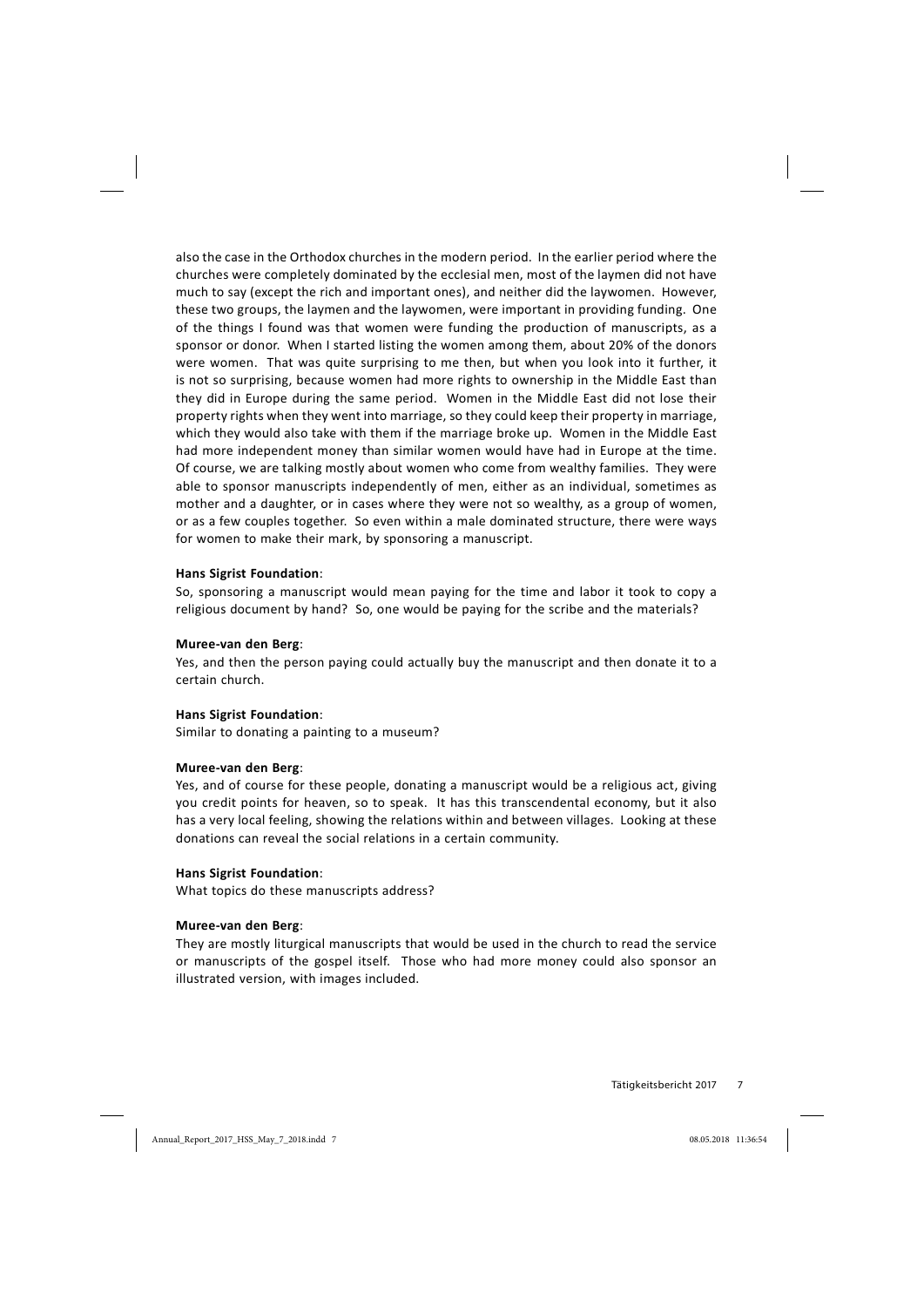#### **Hans Sigrist Foundation**:

Are there other surprising findings?

#### **Muree-van den Berg**:

When one travels in the Middle East, at least until the recent periods of war, one can see that the Middle East is (and has been since Byzantine times) very much organized into religious communities. There are Muslims, Christians, Jews, and Druze, and that is one of the basic ways of organizing society. We have tended to think that from a political view, that this is the only way in which society was organized. However, that is not true, once you are in the Middle East, you realize that in practice that in a particular village or city that the lives of different communities are much more mixed and that they interact much more than one would think on the basis of reading about them. These communities, known as millets, are important, but that is only one aspect. While they have enabled ideologies to be used for struggles between communities, in practice, society is much more complex, and things were actually much easier between Muslims and Christians, who tended to be more ecumenical in how they dealt with each other than one would think. Most people do not realize that.

In the current situation, people tend to fall back on religion. For example, in Lebanon, after the war, religious divisions were stronger than they were before the war. So, the war, in fact, created and hardened these divisions, rather than the war being the automatic outcome of the earlier existing divisions. The crisis enhances it, and it becomes stronger, for example, in Lebanon, after the civil war, many more people live in mono-religious areas, whereas before the war, all these areas would have been much more mixed, and of course, I fear that will also be the case in Syria. I have heard stories of people saying that before the war, they lived in mixed neighborhoods, but now they do not trust anyone except for those of their own religion.

#### **Hans Sigrist Foundation**:

What does the current situation in Syria mean for your research? Are important documents and manuscripts being destroyed?

#### **Muree-van den Berg**:

Lots of things have been destroyed. Churches have been destroyed, but I am mostly worried about the people. My research is something I can change, but I am really, really worried about these communities. The most difficult thing is that many of these communities were Armenians or Syriac Christians whose (great) grandparents were pushed out of what is today Turkey and resettled in Lebanon and Syria after 1915. Many resettled in the northern areas of Syria, including in the city of Aleppo. These are exactly the areas in which the war has been the most destructive. So, many of these people have been, a century later, pushed out of their homes again. However, I think for the Christians there, this is not a sudden thing. From 1915 onwards, although Christians still grew in actual numbers and although some flourished in the Middle East in the 50s, 60s, and 70s, there was still a general trend where Christians became more isolated and culturally marginalized, which pushed them out of the Middle East and made them migrate, also in times where there was no immediate threat. However, although communities will still exist, many have become so small that they are not as culturally significant as they used to be, except maybe in Lebanon, Egypt, and North Iraq. In fact, you see some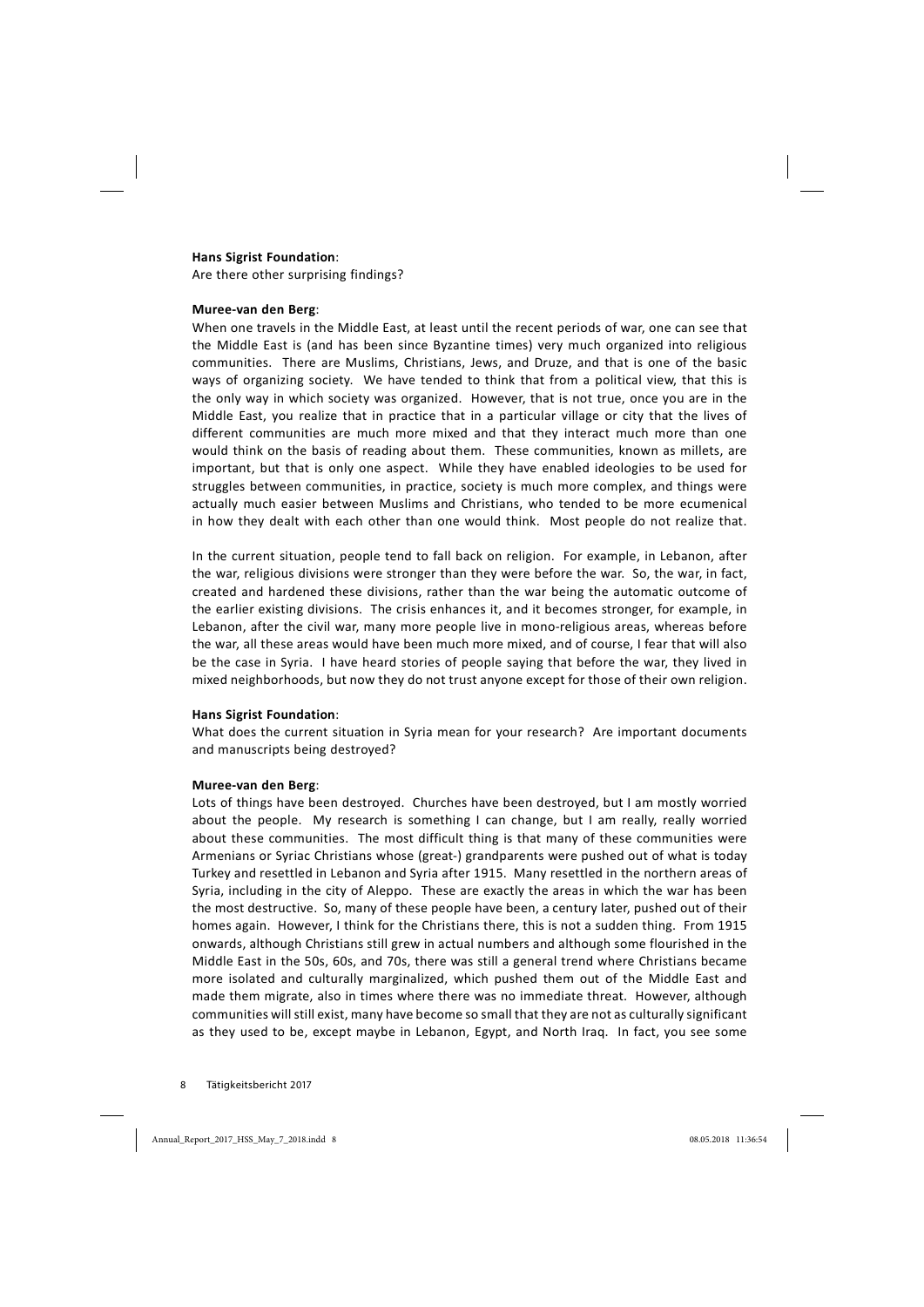non-Christians in the Middle East who are saying "please come back, we need you", because Christians had an important role in the local community. It looks like they will lose that role because they are just too small.

In Aleppo, for example, the Armenians had a thriving culture, with their own publications and music, but those who are ambitious and skilled have moved abroad, to Europe, to the U.S., or to Australia, and those who are left are either the very young or the very old. Even if Aleppo recovers, only very few of those who left will return.

#### **Hans Sigrist Foundation**:

So what you are most worried about is the destruction of the communities themselves?

#### **Muree-van den Berg**:

There is a destruction of heritage, but I am very concerned with the loss of the community. Some of the manuscripts can be replaced, for example, the Benedictines of Saint John's Abbey (Minnesota; HMML) have done an enormous amount of work in digitizing Syriac manuscripts over the past ten years. They have been able to save so many manuscripts from completely disappearing. Also, Shabo Talay, who spoke at the 2017 Hans Sigrist Symposium, is an expert on Aramaic dialects, and he and a few other colleagues have been doing so much work in registering all the modern languages they speak, to assure they are not lost.

#### **Hans Sigrist Foundation**:

Changing topics, if you could give one piece of advice to young women in academia, what would it be?

#### **Muree-van den Berg**:

It would always be more than one piece of advice. The first thing is follow your heart and your instincts regarding what you find interesting. The other thing is, at the same time, you need to think strategically and politically. That is, of course, true for both women and for men, but it may be more important for women in the current situation. You have to think, what do I need to do to get there, what things do I need to publish, what kind of work do I need to do, and where do I have to be in order to be seen?



2017 Hans Sigrist Prize Winner Prof. Dr. Heleen Murre-van den Berg (Photo © Universität Bern, Bild: Manu Friederich)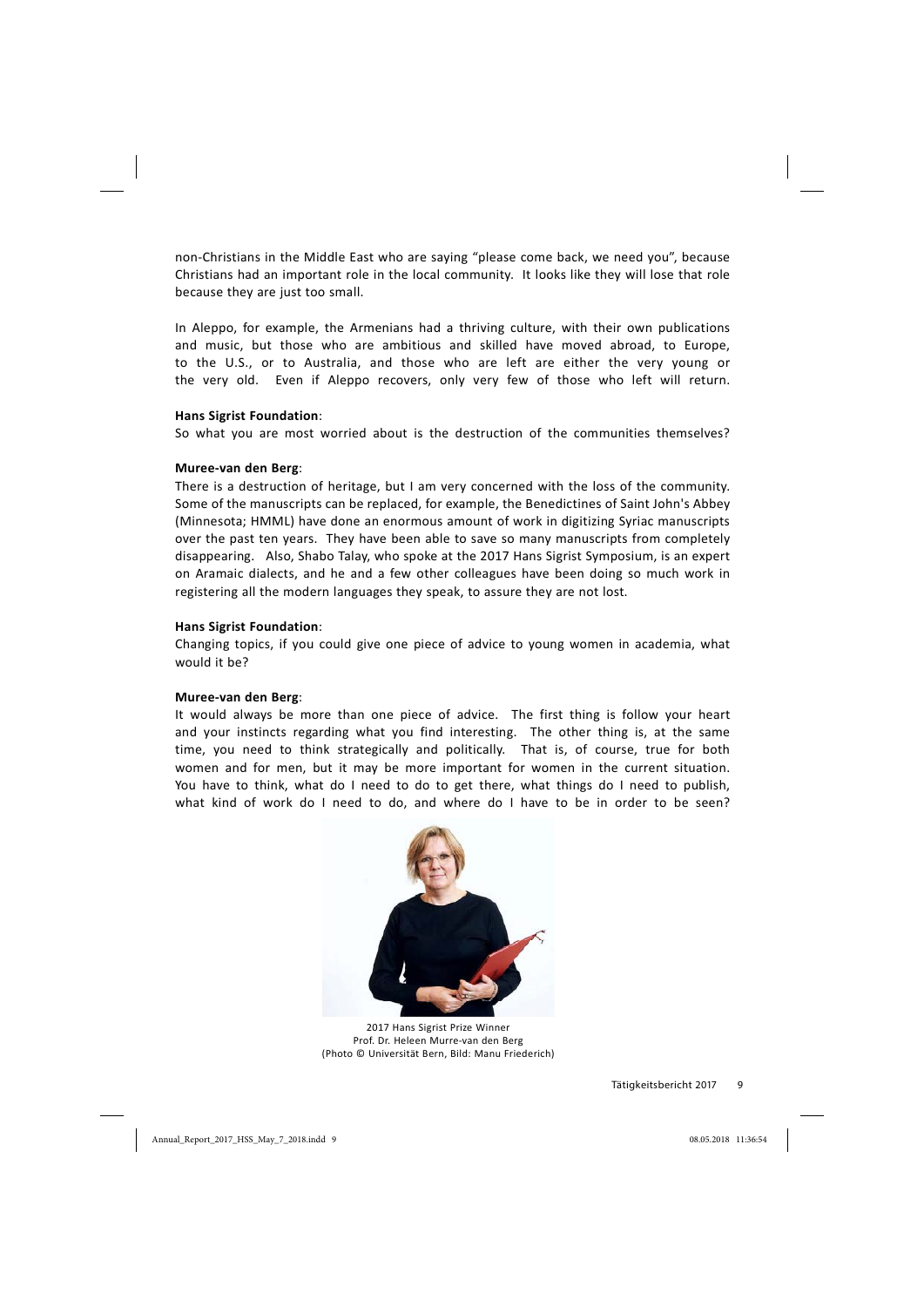## HANS SIGRIST SYMPOSIUM 2017

Prof. Dr. Katharina Heyden and Prof. Dr. Martin Sallmann, Institute of Historical Theology, University of Bern, organized the 2017 Hans Sigrist Symposium, entitled, "Historical Research in Eastern Christianity" on Friday, December 1, 2017, with lectures by the Hans Sigrist Prize Winner and other globally-known speakers in the field:

- Prof. Heleen Murre-van den Berg, Radboud University, The Netherlands
- Prof. Shabo Talay, Freie Universität Berlin, Germany
- Prof. Martin Tamcke, Georg-August-Universität, Göttingen, Germany
- Prof. Alessandro Mengozzi, Università degli Studi di Torino, Italy



Hans Sigrist Symposium Speakers, from left to right: Prof. Martin Sallmann, Prof. Norbert Trautmann, Prof. Martin Tamcke, Prof. Heleen Murre-van den Berg, Prof. Alessandro Mengozzi, Prof. Katharina Heyden, and Prof. Shabo Talay.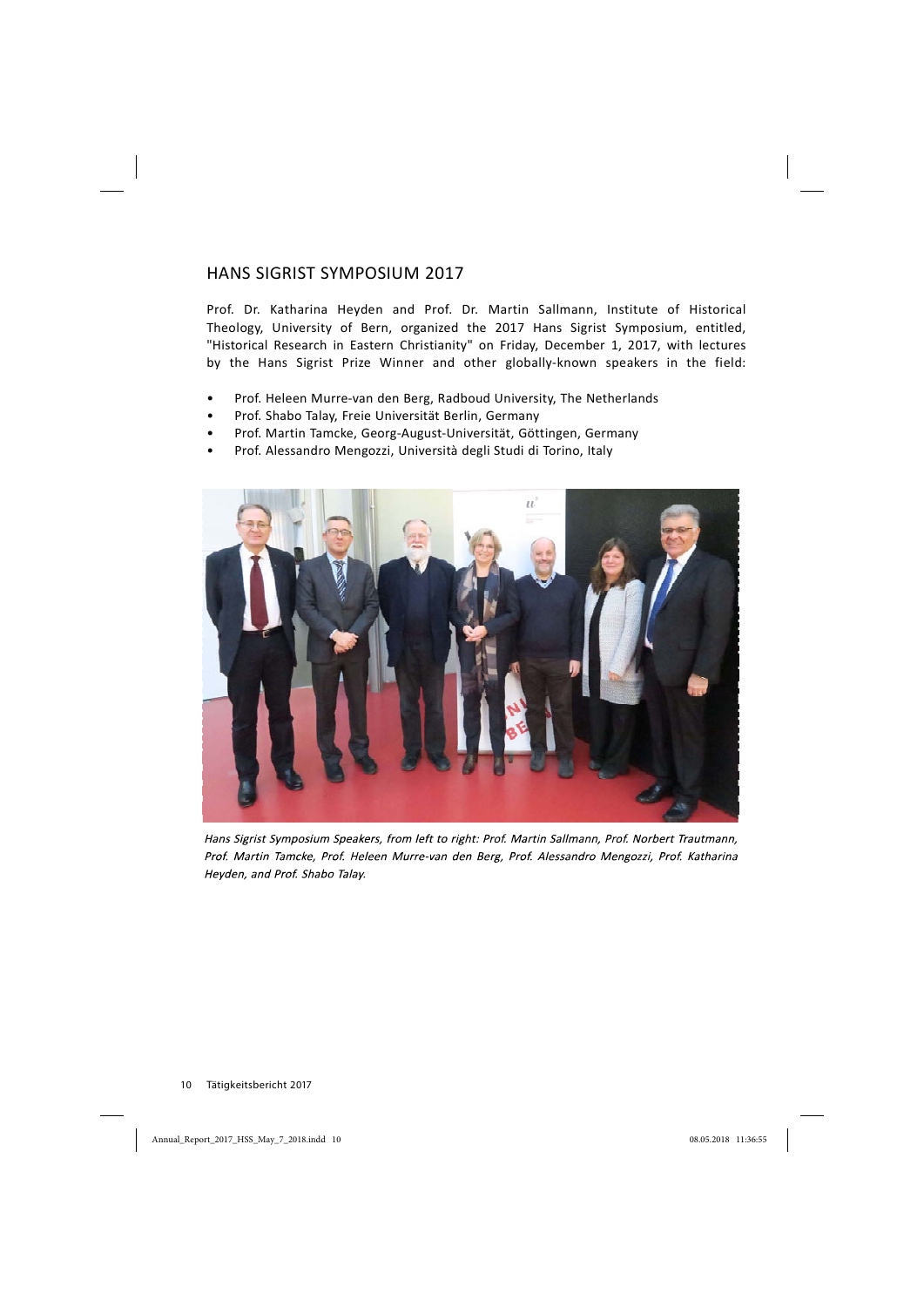## FORSCHUNGSGEBIET FÜR DEN HANSSIGRISTPREIS 2018

Der Stiftungsrat hat in der Herbstsitzung vom 30. Oktober 2017 dem durch Prof. Dr. Rupert Bruckmaier in einem engagierten Referat vorgestellten Forschungsgebiet "Sustainably Produced Food of Animal Origin" für den Preis 2018 zugestimmt. Dieses Gebiet wurde von der Vetsuisse Fakultät der Universität Bern vorgeschlagen. Prof. Dr. Bruckmaier wird in Zusammenarbeit mit der erwähnten Fakultät ein Evaluationsgremium einberufen. Die Wahl der Preisträgerin oder des Preisträgers durch den Stiftungsrat erfolgt im Mai 2018.

## NOMINATION AND SELECTION OF PRIZE WINNERS

The Hans Sigrist Prize field changes annually, based upon proposals from the faculties of the University of Bern. Each spring, the Hans Sigrist Foundation board members (who represent all faculties at the university) put out a call to their respective faculties asking for prize field proposals to be submitted in late summer. In the fall board meeting, the board votes on the proposals and determines the prize field and selects the prize search committee chair.

Once the prize search committee chair is selected, additional experts are appointed by the chair to create a search committee. The committee members nominate a group of candidates and then ask independent outside experts for further opinions. The prize winner is selected at the spring board meeting and receives the prize at the Dies academicus (annual formal awards ceremony of the University of Bern) in December.

The goal of the foundation in awarding the prize is to select a researcher/academic at mid-career level who still has plenty of time to make additional contributions to his or her field. It is not meant to be a lifetime achievement award, but instead a prize to spur further research.

If you are a faculty member at the University of Bern and are interested in making a prize field proposal, we encourage you to get in touch with the foundation manager via e-mail at office@sigrist.unibe.ch.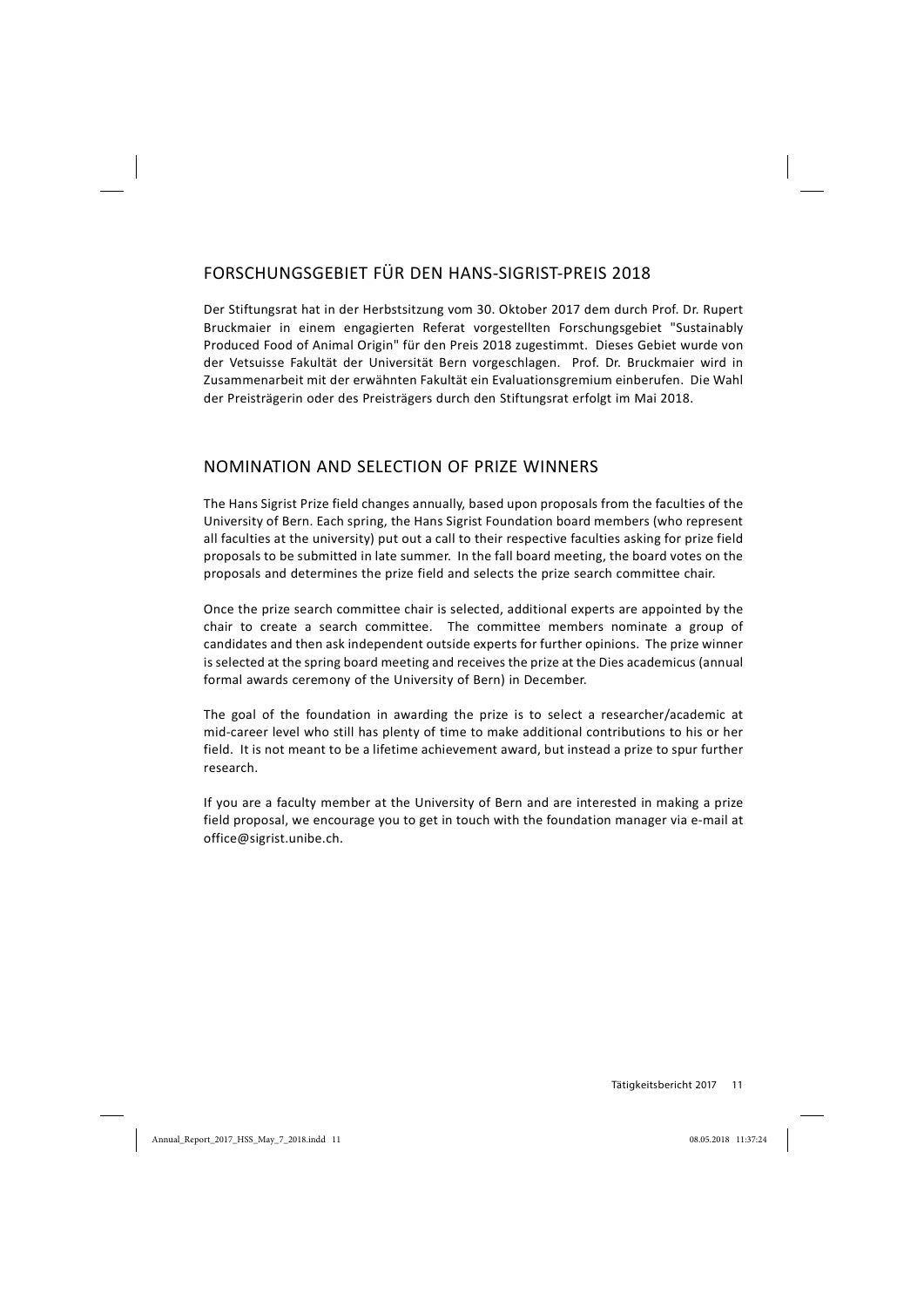## APPLYING FOR A SUPPLEMENTARY GRANT (ZUSCHUSS)

Hans Sigrist Supplementary Grants are meant to supplement, but not fully fund, the cost of a research visit to the University of Bern. Given the high cost of living in Bern, the Foundation offers up to 1,000 CHF per month, pro-rated weekly, to assist professors from other universities with their living costs while conducting a project in cooperation with a University of Bern faculty member. The foundation accepts applications for supplementary grants (Zuschüsse) on a rolling basis. Applications must be submitted at least six weeks before the proposed research visit, in order to allow time for consideration. However, because the foundation has a fixed annual budget for these grants, earlier applications are encouraged. The request/application for a Supplementary Grant must made by the University of Bern host professor. Full details on the application process (in English) are available on our website at www.sigrist.unibe.ch.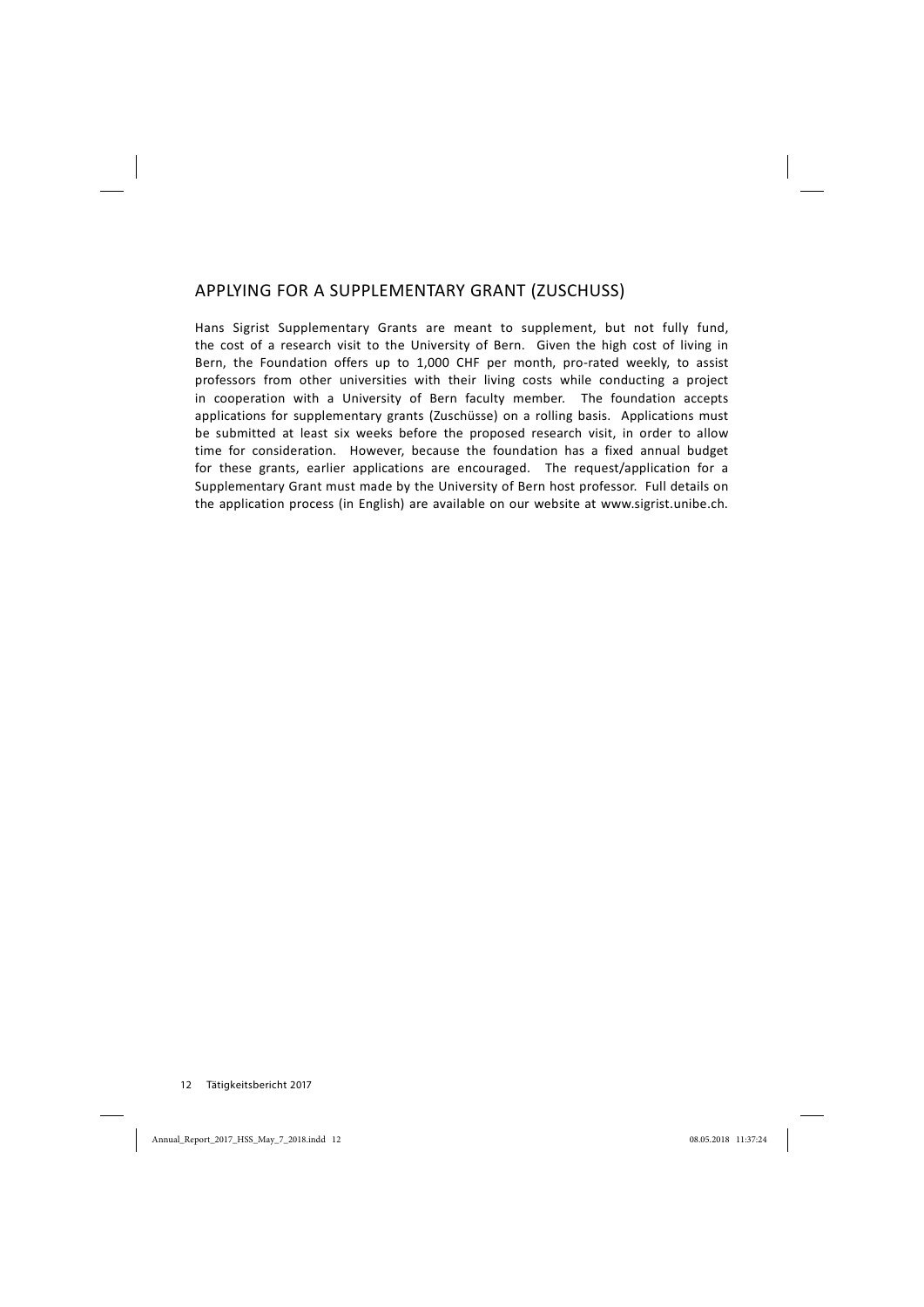## 2017 HANS SIGRIST SUPPLEMENTARY GRANTS (ZUSCHÜSSE)

In 2017, the Foundation approved one Hans Sigrist Supplementary Grant application for a total amount of 3,000 CHF.

#### Prof. Dr. Craig R. Baumrucker, The Pennsylvania State University, USA

Prof. Dr. Rupert M. Bruckmaier, Veterinary Physiology, Vetsuisse Faculty at the University of Bern requested 3,000 CHF for a 3-month grant for Dr. Craig R. Baumrucker, Department of Animal Science at Penn State University, USA. They are collaborating on the mechanisms of colostrum formation and its relationship with inflammatory cytokines in mammary glands of dairy cows. The movement of blood immunoglobulin G into mammary secretions during the colostrum forming phase of late pregnancy is known to be occurring by an immunoglobulin Fc receptor (FcRn). Recent evidence indicates that polymorphonuleocytes (PMN) show high expression of the FcRn and PMNs are the most prominent leukocyte in the bovine mammary gland. Furthermore, recent evidence suggests that the FcRn may also contribute to the innate immune system defense of the udder. Experiments with primary bovine mammary cells in vitro have shown that Lipopolysaccharide (LPS) components of bacterial cell wall stimulates the expression of the FcRn system. The understanding of the role and mechanism of this complex in immunoglobulin transfer and udder mastitis is important to the dairy industry.



Prof. Dr. Rupert M. Bruckmaier (UniBern/Vetsuisse) and Prof. Dr. Craig R. Baumrucker (The Pennsylvania State University) in the laboratory conducting collaborative research with cultured bovine mammary cells.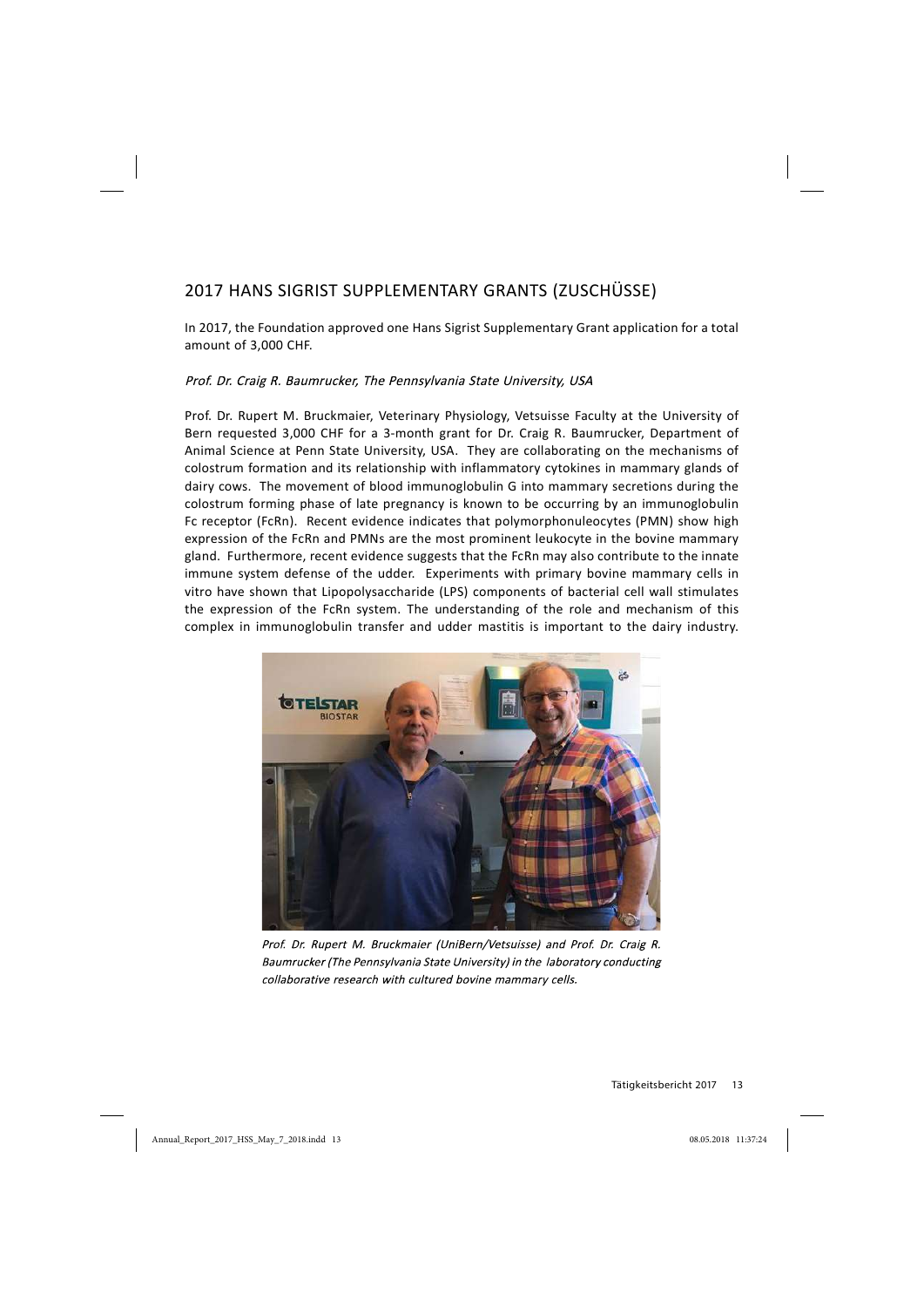### FORSCHUNGSAUSZEICHNUNG UND FÖRDERUNG DURCH DIE HANS-SIGRIST-STIFTUNG

Die Hans-Sigrist-Stiftung hat seit ihrer Gründung zahlreiche Persönlichkeiten aus Bern, aus der Schweiz sowie aus dem Ausland auszeichnen und unterstützen können. Nachstehend werden alle Preis- und Stipendiumsempfänger und -empfängerinnen aufgeführt. Zu erwähnen ist, dass zahlreiche dieser Persönlichkeiten nach der Auszeichnung durch die Hans-Sigrist-Stiftung ihre wissenschaftliche Laufbahn mit grösstem Erfolg fortgesetzt haben, was u.a. auch auf den innovativen Charakter der Hans Sigrist Unterstützung schliessen lässt. So erhielt Robert Horvitz, unser erster Preisträger 1994, acht Jahre später den Nobelpreis, und 2009 wurde der frühere Hans Sigrist Preisträger (Preis 1997), Prof. Jack W. Szostack, zusammen mit Elisabeth Blackburn und Carol Greider mit dem Nobelpreis für Medizin ausgezeichnet.

## BISHERIGE TRÄGERINNEN UND TRÄGER DES HANS SIGRIST PREISES

| 1994 | Prof. H. Robert Horvitz, Massachusetts Institute of Technology, USA<br>Apoptosis - Der programmierte Zelltod                                                        |
|------|---------------------------------------------------------------------------------------------------------------------------------------------------------------------|
| 1995 | Prof. Joseph P. Newhouse, Harvard University, USA<br>Gesundheitsökonomie                                                                                            |
| 1996 | Prof. Frantisek Smahel, Karls-Universität Prag, Tschechien<br>Geschichtliche Erforschung von Ostmitteleuropa                                                        |
| 1997 | Prof. Gerald F. Joyce, Scripps Research Institut, USA, und<br>Prof. Jack W. Szostak, Harvard Medical School, USA<br>RNA - Schlüsselmolekül zur Entstehung von Leben |
| 1998 | Dr. Michel Orrit, Centre de Physique Moléculaire Optique et<br>Hertzienne, Université de Bordeaux, Frankreich<br>Chemische Grundlagen neuartiger Materialien        |
| 1999 | Prof. Joan W. Scott<br>Institute for Advanced Study, Princeton, USA<br>Neue Erkenntnisse in der Geschlechterforschung                                               |
| 2000 | Prof. Elsa Tamez, Universidad Biblica Latinoamericana, Costa Rica<br>Kontextuelle Bibelhermeneutik                                                                  |
| 2001 | Prof. Jan Johansson, Karolinska Institutet, Schweden<br>Biologische Grenzflächen: Die innere Lungenoberfläche                                                       |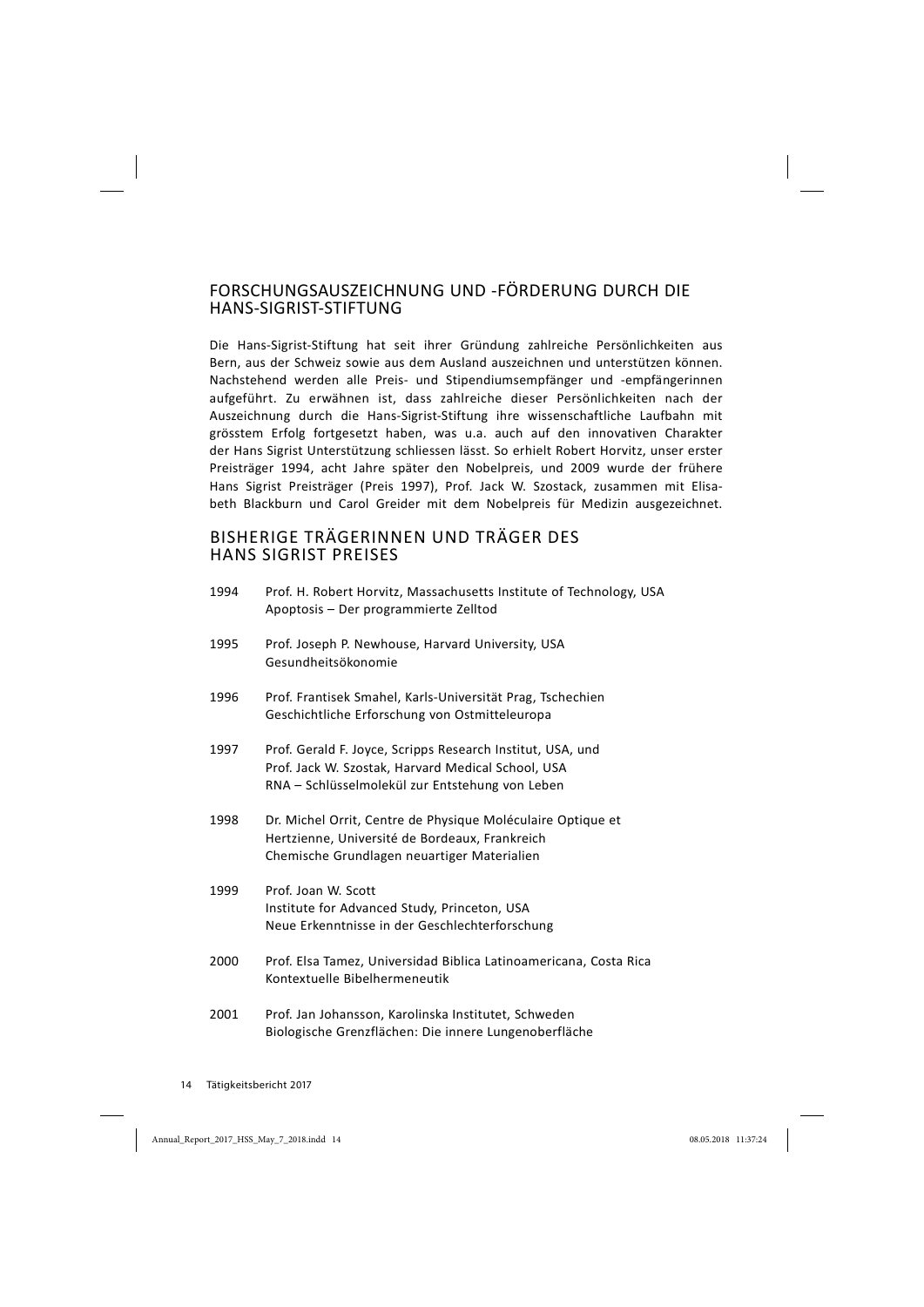| 2002 | Dr. Jorge Galàn, Yale University, USA<br>Pathogen-Wirt-Interaktion                                                                                                 |
|------|--------------------------------------------------------------------------------------------------------------------------------------------------------------------|
| 2003 | Prof. Dr. Emilio Gentile, Università «La Sapienza», Rom, Italien<br>Politische Religionen als Merkmal des 20. Jahrhunderts                                         |
| 2004 | Prof. Dr. Christopher Pollitt, Erasmus University, Rotterdam, Niederlande<br><b>Public Governance</b>                                                              |
| 2005 | Prof. Dr. Stephen Elledge, Harvard Medical School, Boston, USA<br>Qualitätskontrolle in lebenden Zellen                                                            |
| 2006 | Prof. Dr. David M. Richardson, Stellenbosch University, Südafrika<br><b>Biological Invasions</b>                                                                   |
| 2008 | Prof. Dr. Andreas Feldtkeller, Humboldt-Universität, Berlin, Deutschland<br>Religionen - Wahrheitsansprüche - Konflikte - Theologien:<br>Theoretische Perspektiven |
| 2009 | Prof. Dr. Patrik Vuilleumier, Universität Genf, Schweiz<br>Kognitive Neurowissenschaft                                                                             |
| 2011 | Prof. Dr. Nicola Lacey, University of Oxford, United Kingdom<br>Rechtsstaat und Spätmoderne                                                                        |
| 2012 | Prof. Dr. Stephen A. Boppart, University of Illinois, USA<br>Diagnostische Lasermedizin                                                                            |
| 2013 | Prof. Dr. Yoshiki Sasai, RIKEN Center for Developmental Biology, Kobe, Japan<br>Stem Cells in Regenerative Medicine                                                |
| 2014 | Prof. Dr. Jennifer Klein, Yale University, New Haven, CT, USA<br>Women and Precarity: Historical Perspectives                                                      |
| 2015 | Prof. Dr. Luciano Marraffini, The Rockefeller University, New York, NY, USA<br>Combatting Antibiotic Resistance: Novel Antibacterial Strategies                    |
| 2016 | Prof. Dr. Gabriele Hegerl, University of Edinburgh, Scotland<br>The Human Fingerprint on the Earth System                                                          |
| 2017 | Prof. Dr. Heleen Muree-van den Berg, Radboud University, The Netherlands,<br>Historical Research in Eastern Christianity                                           |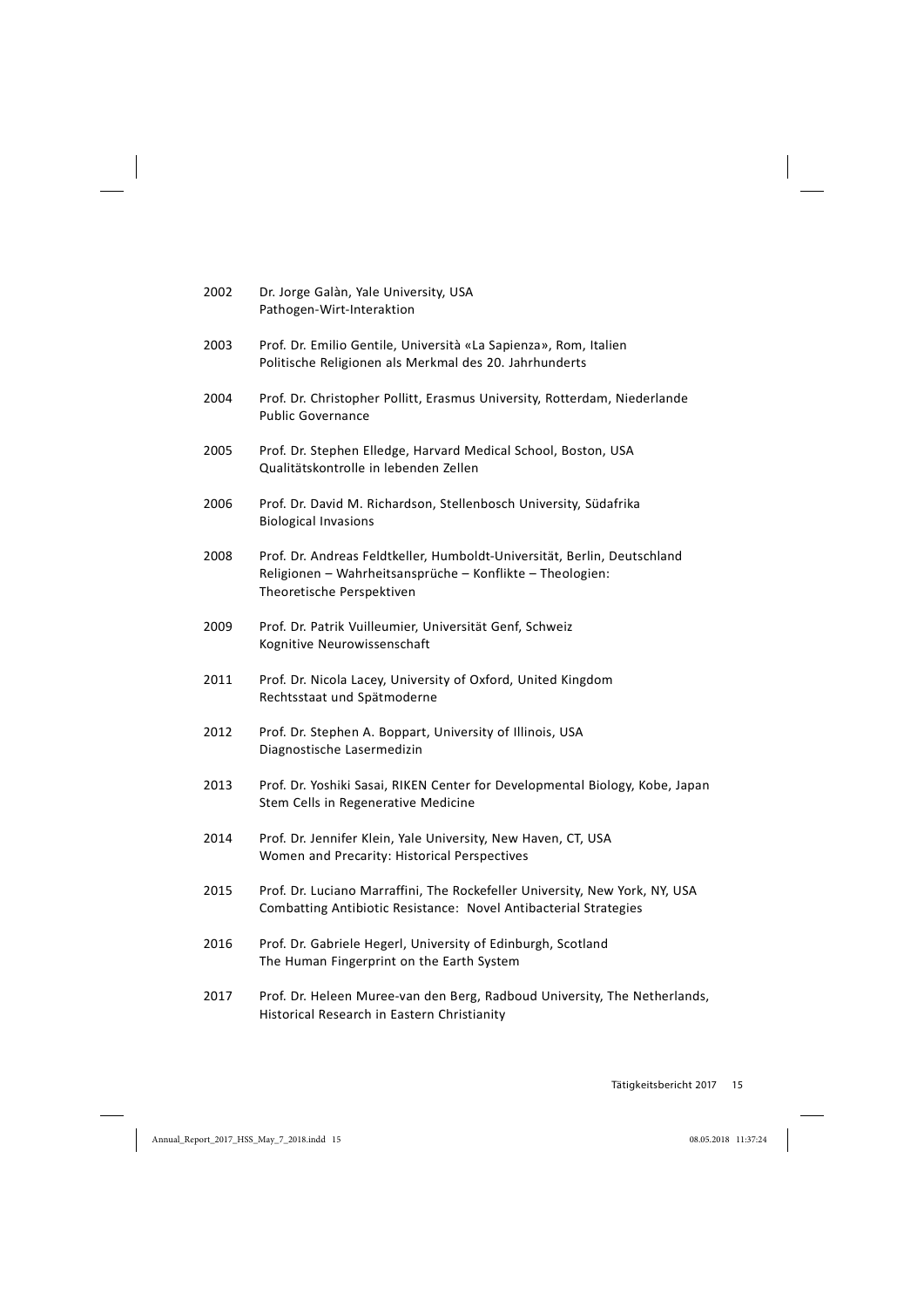## BISHERIGE EMPFÄNGERINNEN UND EMPFÄNGER VON HANS SIGRIST STIPENDIEN

| 1994 | Dr. Michael Gerfin<br>Rechts- und Wirtschaftswissenschaften                                                                                                                                   |
|------|-----------------------------------------------------------------------------------------------------------------------------------------------------------------------------------------------|
| 1996 | Dr. Petra S. Hüppi<br>Klinische Forschung                                                                                                                                                     |
| 1997 | Dr. Alberto Achermann und Dr. Andreas Lienhard<br>Rechtswissenschaft                                                                                                                          |
| 1998 | Dr. Eliane Marti<br>Forschung mit dem Tier - Forschung für das Tier                                                                                                                           |
| 1999 | Dr. Werner Eugster<br>Einfluss der Juragewässerkorrektionen auf das lokale und regionale Klima                                                                                                |
| 2000 | Dr. Lorenz E. Baumer<br>Kultureller Austausch - Classical Archaeology                                                                                                                         |
| 2001 | Dr. Ohad S. Parnes<br>Geschichte der Naturwissenschaften, Mathematik oder<br>Logik des 19. und 20. Jahrhunderts                                                                               |
| 2002 | Dr. Erik Vassella<br>Erreger-Wirt-Wechselwirkung auf molekularer Ebene                                                                                                                        |
| 2003 | Dr. Claudia Spadavecchia<br>Schmerzerkennung und Behandlung beim Tier                                                                                                                         |
| 2004 | Dr. Sacha Zala<br>Historische Politologie: politische Geschichte im Spannungsfeld von Anthro-<br>pologie, «politischer Theologie», Sozial- und Politikwissenschaften (18.–20.<br>Jahrhundert) |
| 2005 | Dr. Georg Lutz<br>Entwicklung politischer Institutionen zur Förderung guter<br>Regierungsführung                                                                                              |
| 2007 | Dr. Friederike Zeeh<br>Studien im Rahmen der «Veterinary Public Health»: Neue Nachweismetho-<br>den für aktuelle Erkrankungen des Verdauungs- und des Atmungsapparates                        |

und Untersuchungen zur Entstehung von Lahmheiten bei Schweinen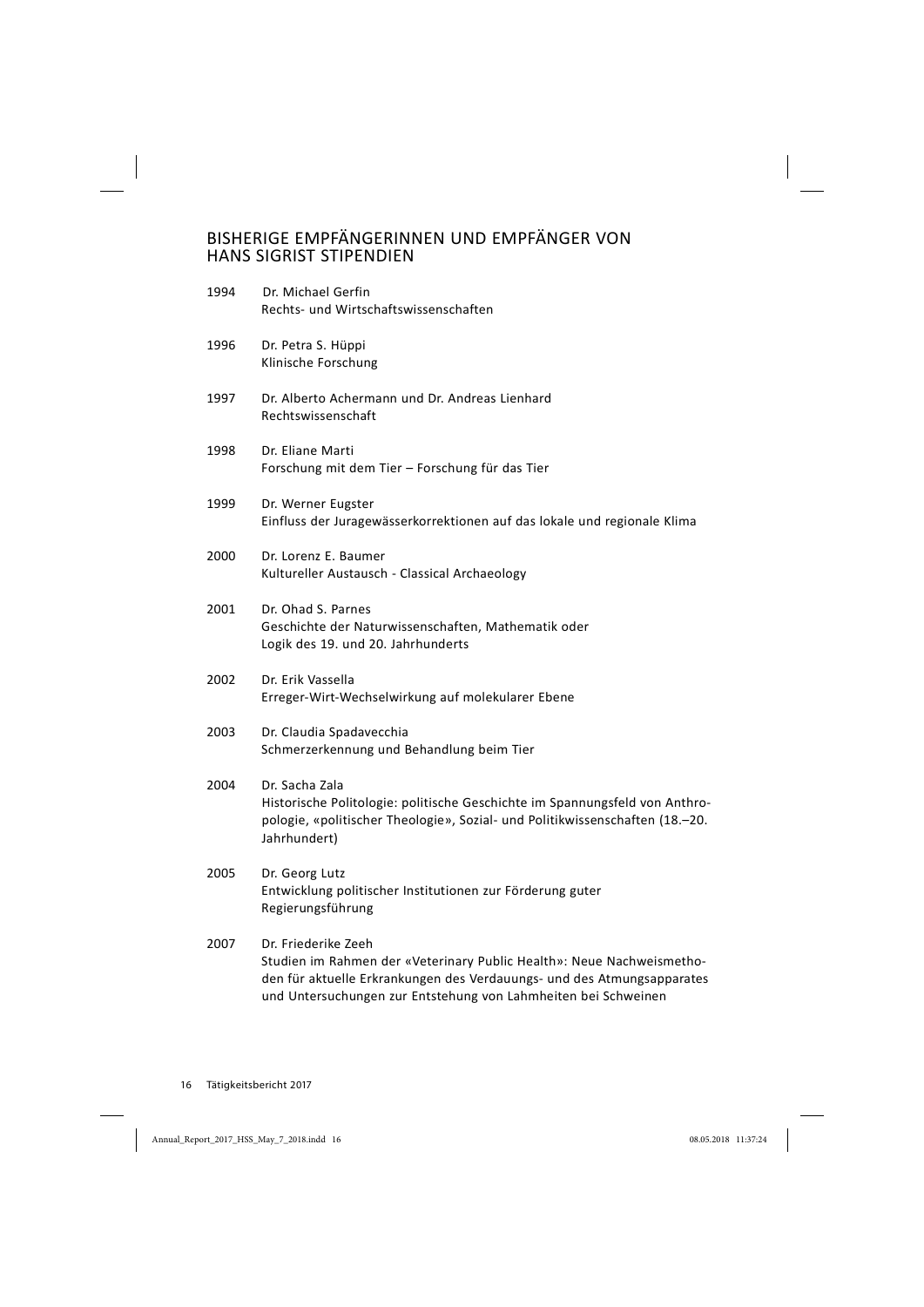| 2008 | Dr. Oliver Bossdorf<br>Evolutionary Ecology of Plant Invasion              |
|------|----------------------------------------------------------------------------|
|      |                                                                            |
| 2009 | Dr. Johannes Klein                                                         |
|      | Schwurverhalten im Alten Testament                                         |
| 2010 | Dr. David Weibel                                                           |
|      | Die Rolle von Avataren bei der Identitätskonstruktion in virtuellen Welten |
|      | Dr. Bartholomäus Wissmath                                                  |
|      | Immersion in Virtual Realities                                             |
| 2011 | Dr. Anna Coninx                                                            |
|      | Risikoprävention und Gefahrenabwehr im Strafrecht und Polizeirecht         |
| 2012 | Kai Gerrit Held                                                            |
|      | Biomedical Photonics, Optoacoustic Imaging                                 |
| 2013 | <b>William Hariton</b>                                                     |
|      | Cell-Cell Adhesion-mediated Signaling in Epidermal Stem Cells              |
| 2014 | Matthieu Lavoyer (2014 - 2015); Lisia Buergi (2017 - 2019)                 |
|      | Women and Precarity: Historical Perspectives                               |
| 2015 | Odette Bernasconi                                                          |
|      | Combatting Antibiotic Resistance: Novel Antibacterial Strategies           |
| 2016 | Stamatina Makri                                                            |
|      | The Human Fingerprint on the Earth System                                  |
| 2017 | Rahel Schär                                                                |
|      | Historical Research in Eastern Christianity                                |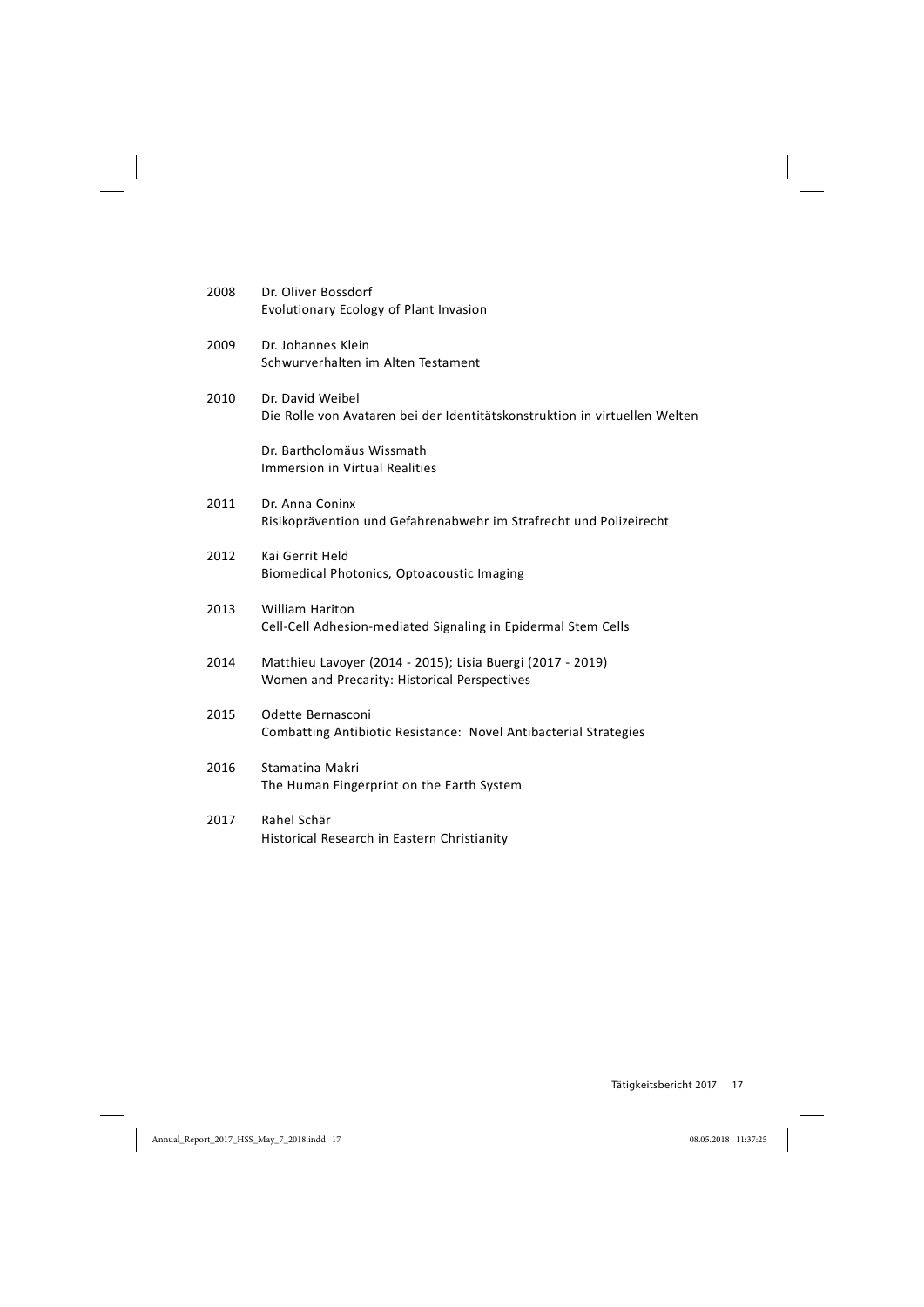## JAHRESRECHNUNG 2017

## Hans - Sigrist - Stiftung, Bern

Beilage 1 Seite 1

**Bilanz** 

|                                 | 31.12.2017    | 31.12.2016      | Abweichung    |
|---------------------------------|---------------|-----------------|---------------|
|                                 | <b>CHF</b>    | <b>CHF</b>      | <b>CHF</b>    |
| <b>AKTIVEN</b>                  |               |                 |               |
| Umlaufvermögen                  |               |                 |               |
| Flüssige Mittel                 | 325'502.14    | 480'892.62      | $-155'390.48$ |
| Übrige kurzfristige Forderungen | 34'721.20     | 42'929.35       | $-8'208.15$   |
| Verrechnungssteuer              | 34'721.20     | 42'929.35       |               |
| Aktive Rechnungsabgrenzungen    | 2'466.25      | 4'890.30        | $-2'424.05$   |
| Anlagevermögen                  |               |                 |               |
| Finanzanlagen                   | 5'179'001.85  | 4'981'714.16    | 197287.69     |
| <b>Total AKTIVEN</b>            | 5'541'691.44  | 5'510'426.43    | 31'265.01     |
| <b>PASSIVEN</b>                 |               |                 |               |
| Kurzfristiges Fremdkapital      |               |                 |               |
| Passive Rechnungsabgrenzungen   | 9'546.80      | 9'400.55        | 146.25        |
| Dritte                          | 7'392.80      | 7'240.55        |               |
| Organe                          | 2'154.00      | 2'160.00        |               |
| Eigenkapital                    |               |                 |               |
| Stiftungskapital                | 7'431'908.10  | 7'431'908.10    | 0.00          |
| Verlustvortrag                  | -1'930'882.22 | $-1'721'593.80$ | $-209'288.42$ |
| Jahresergebnis                  | 31'118.76     | $-209'288.42$   | 240'407.18    |
| Total                           | 5'532'144.64  | 5'501'025.88    | 31'118.76     |
| <b>Total PASSIVEN</b>           | 5'541'691.44  | 5'510'426.43    | 31'265.01     |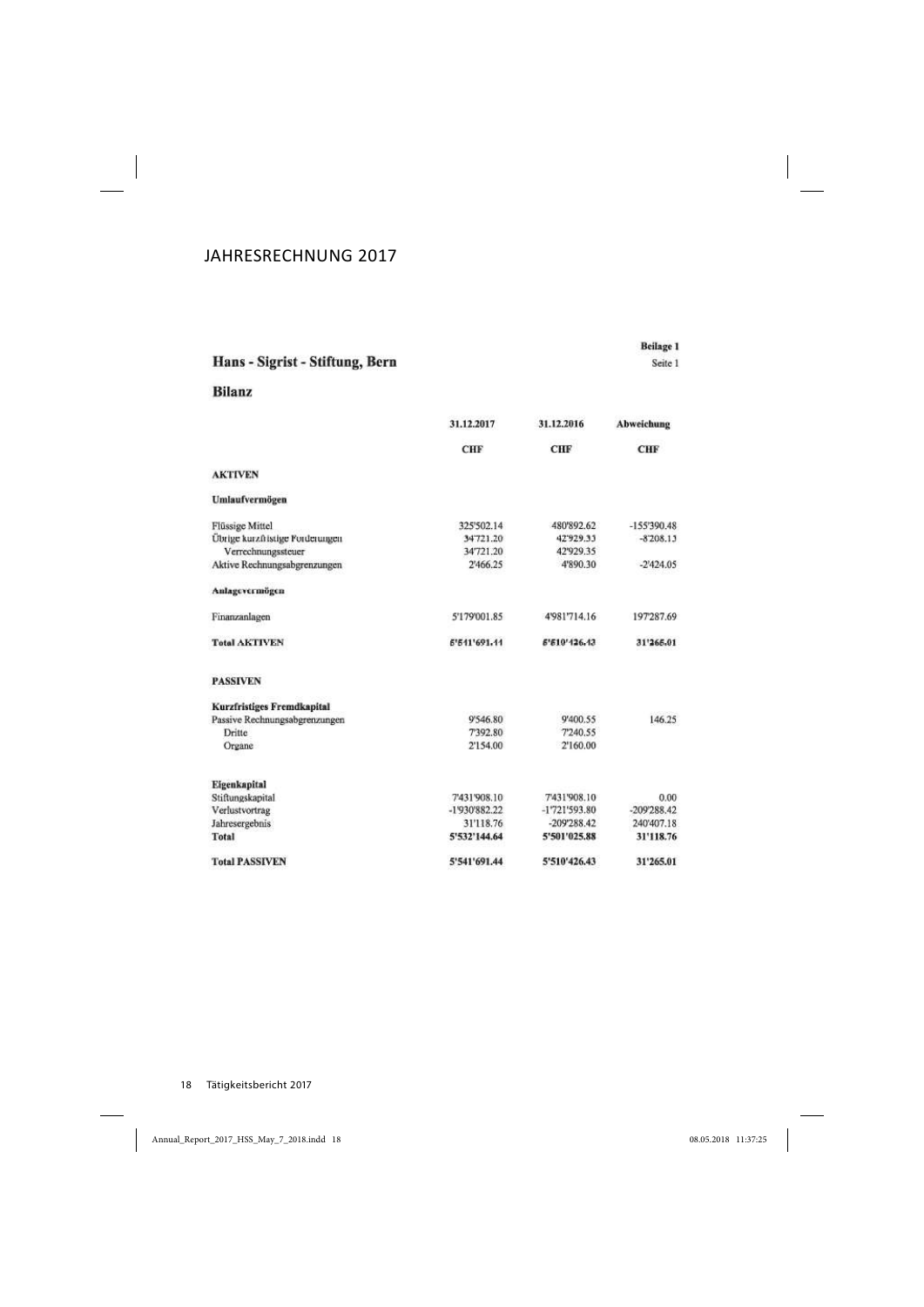## Hans - Sigrist - Stiftung, Bern

## Erfolgsrechnung

| un roman evinnung                                  | 2017       | 2016       | Abweichung   |
|----------------------------------------------------|------------|------------|--------------|
|                                                    | <b>CHF</b> | <b>CHF</b> | <b>CHF</b>   |
| Wertschriftenertrag                                |            |            |              |
| Dividenden-und Zinsertrag Finanzanlagen            | 99'718.35  | 124'364.50 | $-24646.15$  |
| Fremdwährungsgewinne                               | 294.37     | 499.78     | $-205.41$    |
| Realisierte Kursgewinne Finanzanlagen              | 24'522.74  | 49'680.61  | $-25'157.87$ |
| Nicht realisierte Kursgewinne Finanzanlagen        | 265'194.14 | 56'187.52  | 209'006.62   |
| <b>Total Nettoerlös aus Leistungen</b>             | 389'729.60 | 230'732.41 | 158'997.19   |
| Wertschriftenaufwand                               |            |            |              |
| Bankspesen                                         | 212.90     | 194.00     | 18.90        |
| Spesen Finanzanlagen                               | 234.90     | 402.00     | $-167.10$    |
| Fremdwährungsverluste                              | 1'472.70   | 29'412.85  | $-27940.15$  |
| Realisierte Kursverluste Finanzanlagen             | 0.00       | 3'902.09   | -3'902.09    |
| Nicht realisierte Kursverluste Finanzanlagen       | 43'178.49  | 84'000.44  | $-40'821.95$ |
| Wertschriftenverwaltung                            | 18'331.15  | 18'568.00  | $-236.85$    |
| <b>Total Aufwand</b>                               | 63'430.14  | 136'479.38 | $-73'049.24$ |
| <b>Bruttoergebnis</b>                              | 326'299.46 | 94'253.03  | 232'046.43   |
| Personalaufwand                                    |            |            |              |
| Saläre                                             | 31'214.05  | 28'072.20  | 3'141.85     |
| Sozialleistungen                                   | 6'230.80   | 5'716.20   | 514.60       |
| <b>Total</b>                                       | 37'444.85  | 33'788.40  | 3'656.45     |
| Übriger betrieblicher Aufwand                      |            |            |              |
| Verwaltungsaufwand                                 | 3'587.25   | 3'081.05   | 506.20       |
| Buchführung                                        | 972.00     | 972.00     | 0.00         |
| Revision                                           | 2'154.00   | 2'144.00   | 10.00        |
| Aufwand Stiftungsrat                               | 195.20     | 276.40     | $-81.20$     |
| Total                                              | 6'908.45   | 6'473.45   | 435.00       |
| Ergebnis vor Verwendungen gemäss<br>Stiftungszweck | 281'946.16 | 53'991.18  | 227'954.98   |

Beilage 2

Seite 1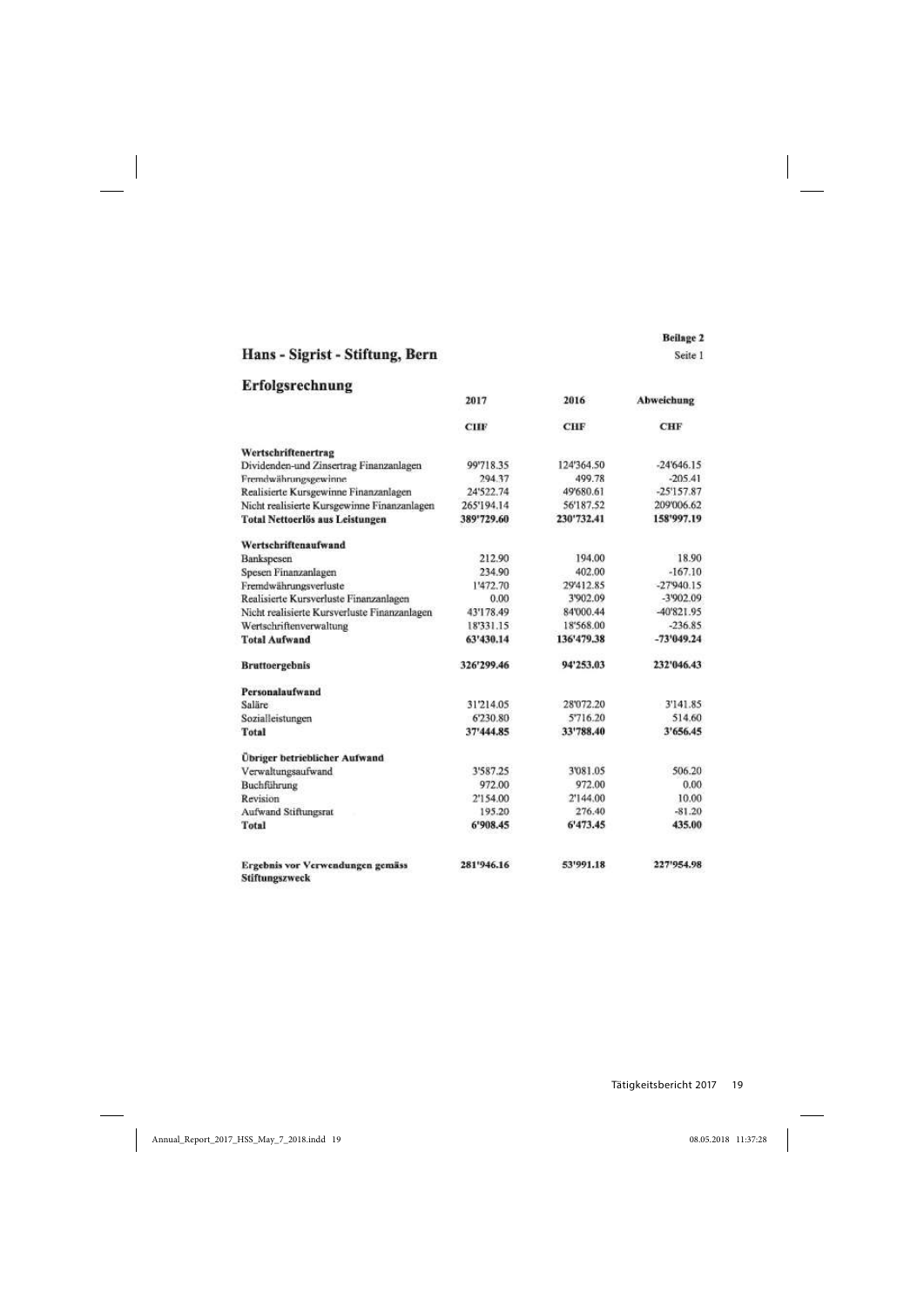## Hans - Sigrist - Stiftung, Bern

| Erfolgsrechnung                                  |               |               |               |
|--------------------------------------------------|---------------|---------------|---------------|
|                                                  | 2017          | 2016          | Abweichung    |
|                                                  | <b>CHF</b>    | <b>CHF</b>    | <b>CHF</b>    |
| Ergebnis vor Verwendung gemäss<br>Stiftungszweck | 281'946.16    | 53'991.18     | 227'954.98    |
| Verwendung gemäss Stiftungszweck                 |               |               |               |
| Hans Sigrist-Stiftung Preis                      | $-100'000.00$ | $-100000.00$  | 0.00          |
| Spesen i.S. Hans Sigrist-Stiftung Preis          | $-8'997.00$   | $-7904.90$    | 1'092.10      |
| Stipendien                                       | $-138'830.40$ | $-143'874.70$ | $-5'044.30$   |
| Wissenschaftliche Massnahmen                     | $-3'000.00$   | $-11'500.00$  | $-8500.00$    |
| Total                                            | $-250'827.40$ | $-263'279.60$ | $-12'452.20$  |
| <b><i><u>Jahresergebnis</u></i></b>              | 31'118.76     | $-209'288.42$ | $-240'407.18$ |

Beilage 2

Seite 2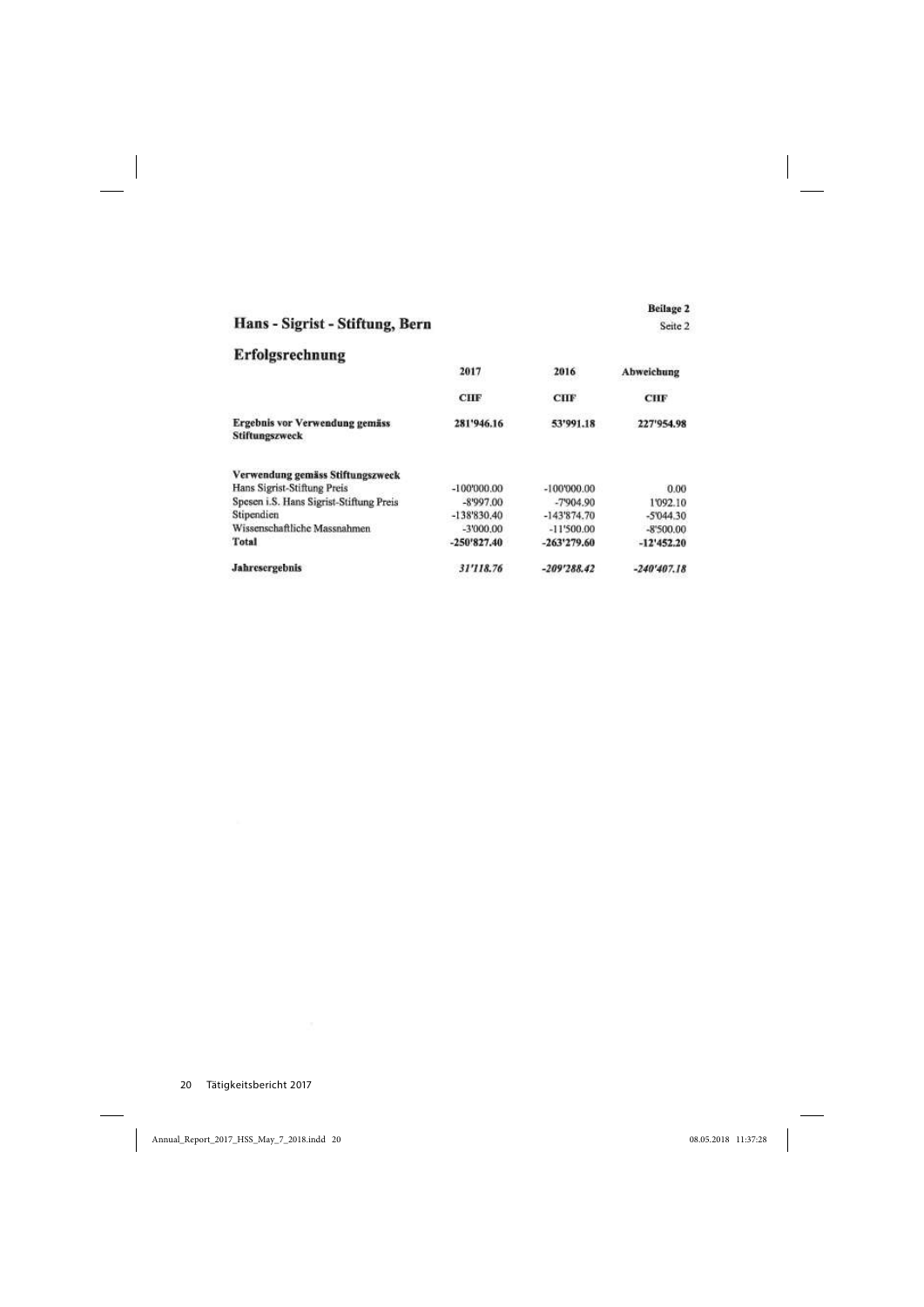#### Hans - Sigrist - Stiftung, Bern

Seite 1

#### Anhang

#### A. Bewertungsgrundsätze

Die vorliegende Jahresrechnung wurde gemäss den Vorschriften des Schweizer Gesetzes, insbesondere der Artikel über die kaufmännische Buchführung und Rechnungslegung des Obligationenrechts (Art. 957 bis 962 OR) erstellt. Die wesentlichen Abschlusspositionen sind wie nachstehend bilanziert:

#### Finanzanlagen

Die Wertschriften des Anlagevermögens werden zum Stichtagskurs am Bilanzstichtag, also zum Marktwert bewertet.

#### B. Erläuterungen zur Jahresrechnung

|                          | 31.12.2017   | 31.12.2016   |
|--------------------------|--------------|--------------|
|                          | <b>CHF</b>   | <b>CHF</b>   |
| Finanzanlagen            |              |              |
| Aktien Schweiz           | 840'895.00   | 790'121.50   |
| Immobilen-Fonds          | 850'373.10   | 840'526.30   |
| Obligationen Schweiz CHF | 2'164'470.00 | 2'059'800.00 |
| Obligationen Ausland FW  | 696'498.00   | 687'588.00   |
| Aktien Welt              | 626'765.75   | 603'678.36   |
| Total                    | 5'179'001.85 | 4'981'714.16 |
|                          |              |              |

#### C. Übrige im Gesetz vorgesehene Angaben

#### 1.1 Rechtsform, Zweck

Die Hans Sigrist-Stiftung ist eine gemäss öffentlicher Urkunde vom 12. August 1993 (Urschrift 1755) errichtete Stiftung im Sinne der Art. 80ff ZGB mit Sitz in Bern. Domizil der Stiftung ist Schanzeneckstrasse 1, 3012 Bern.

Gemäss den Statuten vom 21. Januar 1997 hat die Stiftung zum Zweek: die Förderung der wissenschaftlichen Forschung und Honorierung hervorragender wissenschaftlicher Leistungen, gleichgültig in welchem Fachgebiet gemäss Reglement vom 29. Oktober 1996.

#### 1.2 Personelle Zusammensetzung des Stiftungsrates

| Trautmann Norbert, Prof. Dr., Bern       | Präsident     |
|------------------------------------------|---------------|
| Rigamonti Cyrill, Prof. Dr., Bern        | Vizepräsident |
| Brönnimann Stefan, Prof. Dr., Zollikofen | Mitglied      |
| Henke Katharina, Prof. Dr., Murzelen     | Mitglied      |
| Kunz Alexis, Prof. Dr., Riaz             | Mitglied      |
| Leumann Christian, Prof. Dr., Bern       | Mitglied      |
| Pulver Bernhard, Dr., Bern               | Mitglied      |
| Müller Eliane, Prof. Dr., Sugiez         | Mitglied      |
| Perren Aurel, Prof. Dr., Bern            | Mitglied      |
| Rippl Gabriele, Prof. Dr., Biel/Bienne   | Mitglied      |
| Schroer Staubli Silvia, Prof. Dr., Köniz | Mitglied      |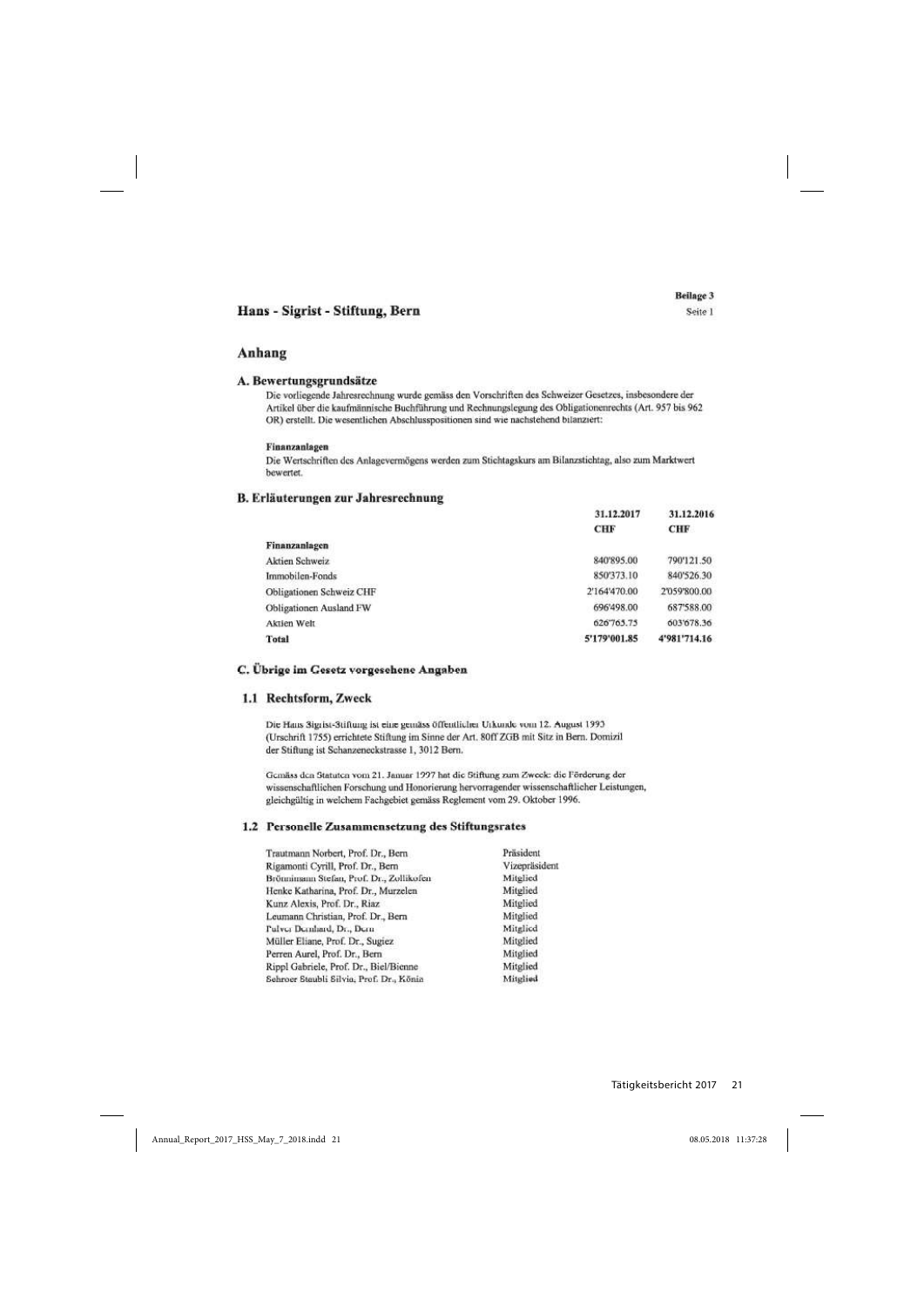#### 1.3 Entschädigungen an die Stiftungsräte werden keine ausgerichtet.

#### 1.4 Zeichnungsberechtigung

Der Präsident und der Vizepräsident des Stiftungsrates führen Kollektivunterschrift zu zweien.

#### 1.5 Revisionsstelle

Gfeller + Partner AG Amthausgasse 6 3000 Bern 7

#### 1.6 Erklärung, ob Anzahl Vollzeitstellen im Jahresdurchschnitt nicht über 10, 50 oder 250 liegt

Die Anzahl Vollzeitstellen liegt im Jahresdurchschnitt nicht über 10 Mitarbeitenden.

#### 1.7 Wesentliche Ereignisse nach dem Bilanzstichtag

Nach dem Bilanzstichtag sind keine wesentlichen Ereignisse eingetreten, welche die Aussagefähigkeit der Jahresrechnung (2017) beeinträchtigen könnten bzw. an dieser Stelle offengelegt werden müssten.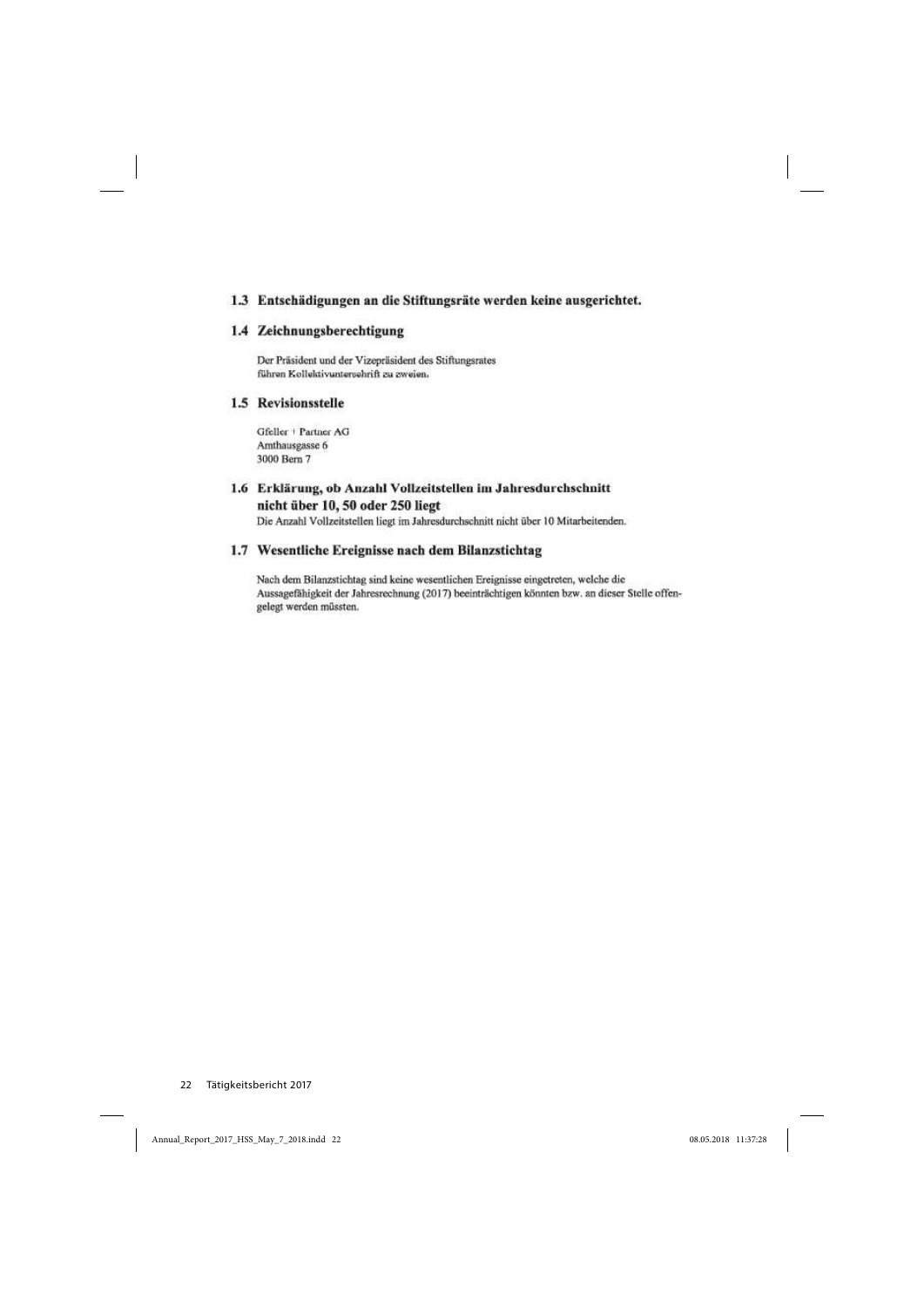

An den Stiftungsrat der Hans-Sigrist-Stiftung, Bern

**GEELLER+PARTNER AG** 

#### Bericht der Revisionsstelle zur eingeschränkten Revision

Als Revisionsstelle haben wir die Jahresrechnung (Bilanz, Erfolgsrechnung und Anhang) der Hans-Sigrist-Stiftung für das am 31. Dezember 2017 abgeschlossene Geschäftsjahr geprüft.

Für die Jahresrechnung ist der Stiftungsrat verantwortlich, während unsere Aufgabe darin besteht, die Jahresrechnung zu prüfen. Wir bestätigen, dass wir die gesetzlichen Anforderungen hinsichtlich Zulassung und Unabhängigkeit erfüllen.

Unsere Revision erfolgte nach dem Schweizer Standard zur Eingeschränkten Revision. Danach ist diese Revision so zu planen und durchzuführen, dass wesentliche Fehlaussagen in der Jahresrechnung erkannt werden. Eine Eingeschränkte Revision umfasst hauptsächlich Befragungen und analytische Prüfungshandlungen sowie den Umständen angemessene Detailprüfungen der beim geprüften Unternehmen vorhandenen Unterlagen. Dagegen sind Prüfungen der betrieblichen Abläufe und des internen Kontrollsystems sowie Befragungen und weitere Prüfungshandlungen zur Aufdeckung deliktischer Handlungen oder anderer Gesetzesverstösse nicht Bestandteil dieser Revision.

Bei unserer Revision sind wir nicht auf Sachverhalte gestossen, aus denen wir schliessen müssten. dass die Jahresrechnung nicht Gesetz und Stiftungsurkunde entspricht.

Bern, 16. März 2018  $C7112$ GERU ER PARTNER AG

Christian Zwahlen

Dipl. Wirtschaftsprüfer Zugelassener Revisionsexperie (Leitender Revisor)

Rudolf<sup>*t*</sup>

Dipl. Wirtschaftsprüfer Zugelassener Revisionsexperte

Beilagen:

- Jahresrechnung (Bilanz, Erfolgsrechnung und Anhang)

AMTHAUSGASSE 6 PF: 3001 BERN

TEL: +41.0031.310.40.00 FAX +41 (0)31 310 40 01

GFELLER-PARTNER CH